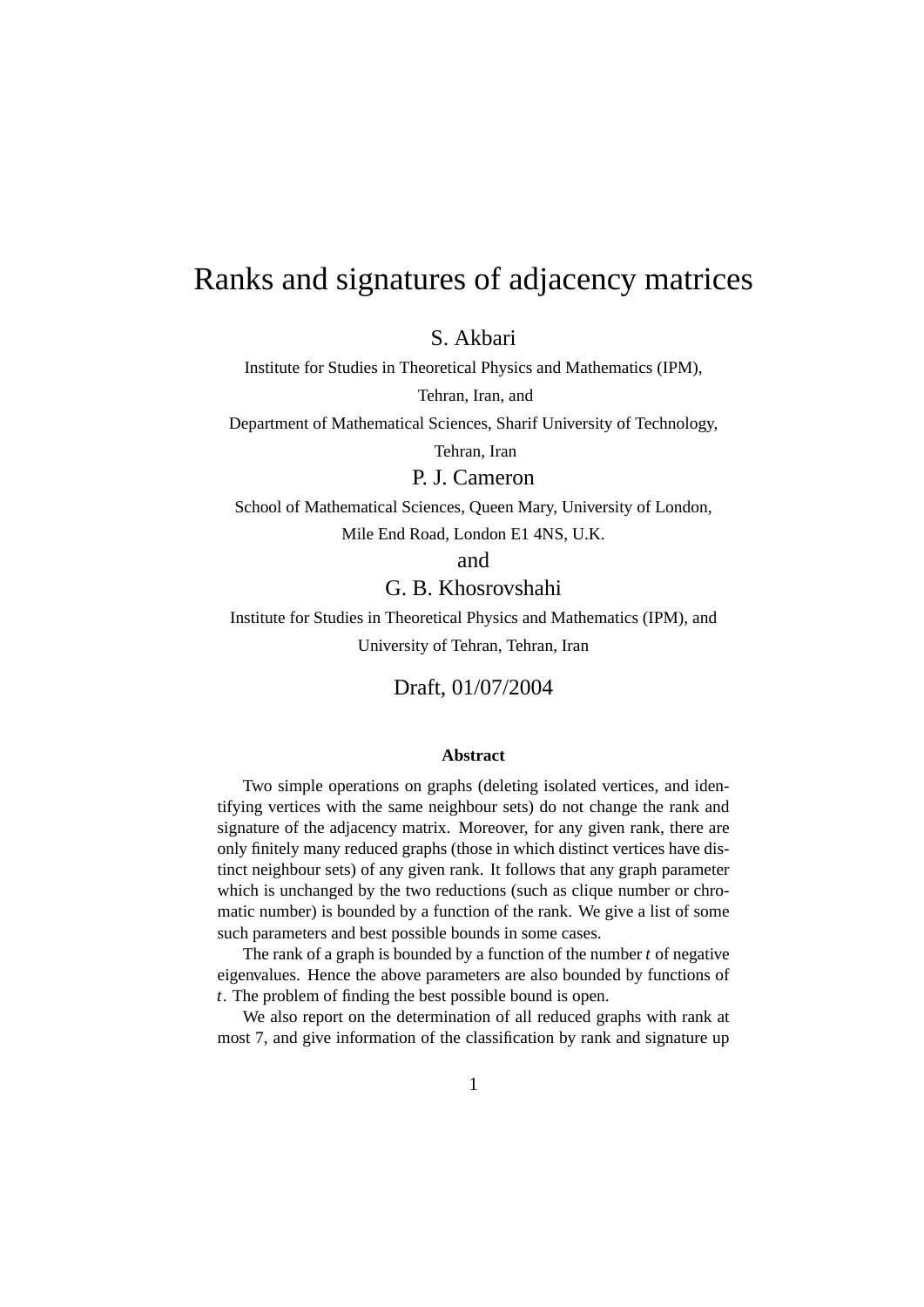to rank 7. This also gives (at least implicitly) an exact enumeration of all graphs with rank at most 7. We have also determined the largest reduced graphs of rank 8, and we make a conjecture about the general case.

Finally, we discuss some special constructions (line graphs and graph products) from this point of view.

## **1 Introduction**

A number of authors have considered the rank of the adjacency matrix of a graph, and shown that a number of graph-theoretic parameters are bounded by functions of the rank.

This paper was motivated by the question: How many graphs of order *n* have adjacency matrix of rank *r*, given *n* and *r*? This question can be answered (for labelled graphs) if we know the reduced graphs of rank *r*. (A graph is said to be *reduced* if no two vertices have the same set of neighbours.) There are only finitely many reduced graphs of any given rank, and there is an algorithm to find them all. If the largest reduced graph with rank *r* has  $m = m(r)$  vertices, then the number of graphs of rank *r* on *n* vertices is asymptotically *cm<sup>n</sup>* for some constant *c*. Thus, it is important to compute  $m$  in terms of  $r$ . Kotlov and Lovász [8] gave upper and lower bounds of order  $2^{r/2}$ . We conjecture that the lower bound is correct, and further conjecture the complete list of all reduced graphs of rank  $r$  on  $m(r)$ vertices. (The truth of this conjecture would give the precise asymptotic for the number of labelled graphs of rank *r*.) Our conjectures are verified for  $r \leq 8$  by computation. We also give a new proof (with explicit bounds) of a theorem of Torgasev  $[14]$ , according to which the rank of a graph is bounded by a function of the number of negative eigenvalues.

### **2 Reduced graphs**

Adding isolated vertices to a graph does not change the rank of its adjacency matrix. So we may assume that our graphs have no isolated vertices.

Given any graph *G*, we define an equivalence relation on the vertices by setting  $v \equiv w$  if *v* and *w* have the same sets of neighbours. Each equivalence class is a coclique; shrinking each class to a single vertex gives a reduced graph *<sup>r</sup>G*. Conversely, any graph can be constructed from a unique reduced graph by replacing the vertices by cocliques of appropriate sizes, and edges by complete bipartite graphs between the corresponding cocliques. We call this process *blowing-up*.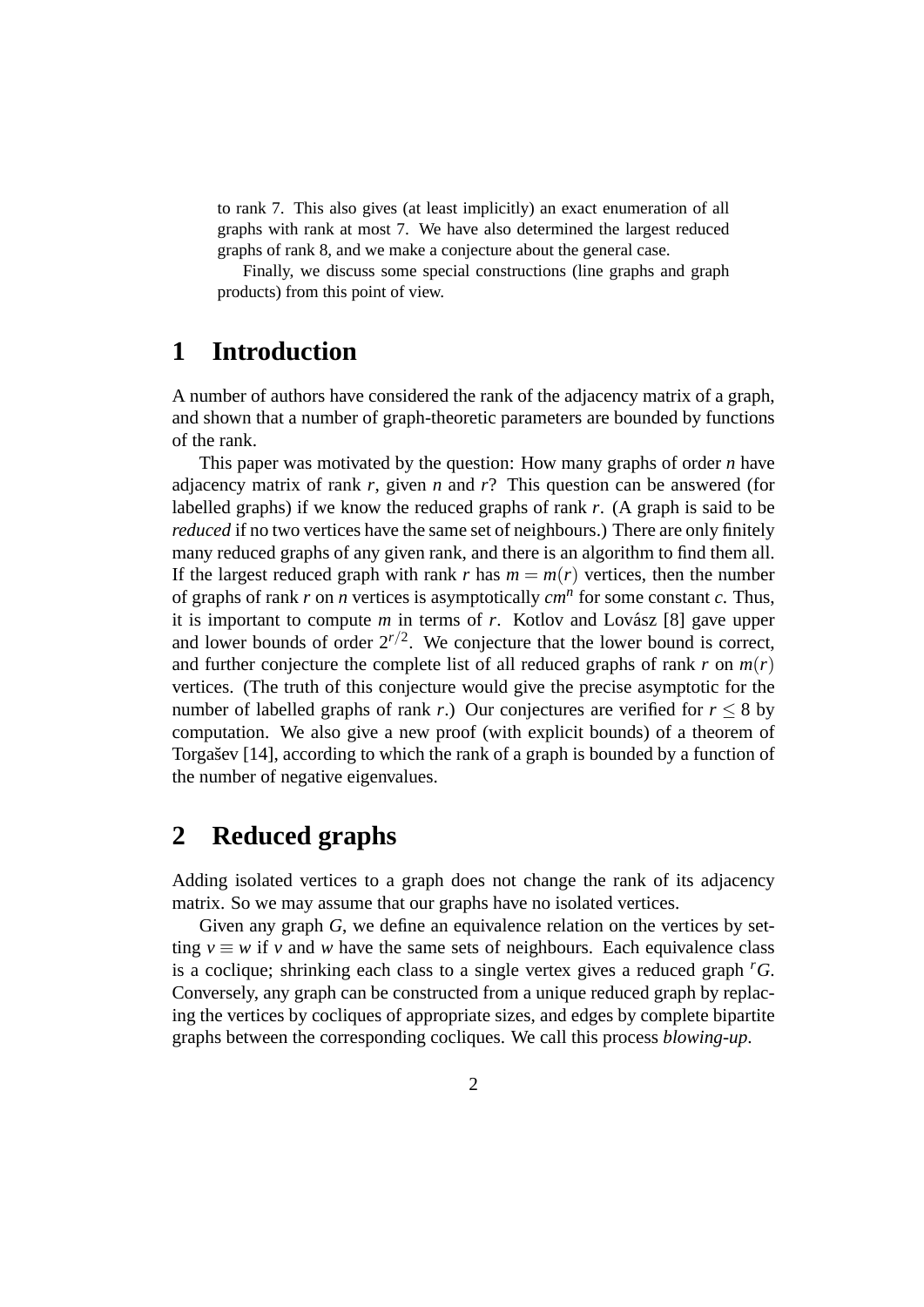Various graph-theoretic properties are preserved by reducing and blowingup. Among these is connectedness; indeed, the number of connected components which are not isolated vertices is preserved. Other parameters preserved by blowing-up include clique number and chromatic number. More important for us is the following observation. Let  $rank(G)$  denote the rank of the adjacency matrix of *G*, and sign(*G*) the signature (the pair  $(s,t)$  where *s* and *t* are the numbers of positive and negative eigenvalues respectively).

**Proposition 1** rank( ${}^rG$ ) = rank( $G$ ) *and* sign( ${}^rG$ ) = sign( $G$ ).

**Proof** The adjacency matrix of *G* is obtained from that of <sup>*r*</sup>*G* by replacing each 0 by a block of zeros and each 1 by a block of 1s. The result is clear.  $\Box$ 

Thus, to find all graphs *G* with rank(*G*) = *r*, we should find all reduced graphs with rank *r* and then blow them up in all possible ways.

**Proposition 2** *Let H be a reduced graph on m vertices. Then the number of labelled graphs G on n vertices with*  $^rG \cong H$  *is* 

$$
\frac{m!S(n,m)}{|\operatorname{Aut}(H)|},
$$

*where*  $S(m, n)$  *is the Stirling number of the second kind and*  $Aut(H)$  *is the automorphism group of H.*

**Proof** There are  $S(n,m)$  partitions of the *n* vertices into *m* parts, and  $m! / |\text{Aut}(H)|$ ways of drawing *H* on the set of parts.  $\Box$ 

Note that there is an inclusion-exclusion formula giving

$$
S(n,m) = \frac{1}{m!} \sum_{i=1}^{m} (-1)^{m-i} \binom{m}{i} i^n,
$$

so the number in the proposition is asymptotically  $m^n/|\text{Aut}(H)|$  for fixed *m* and large *n*.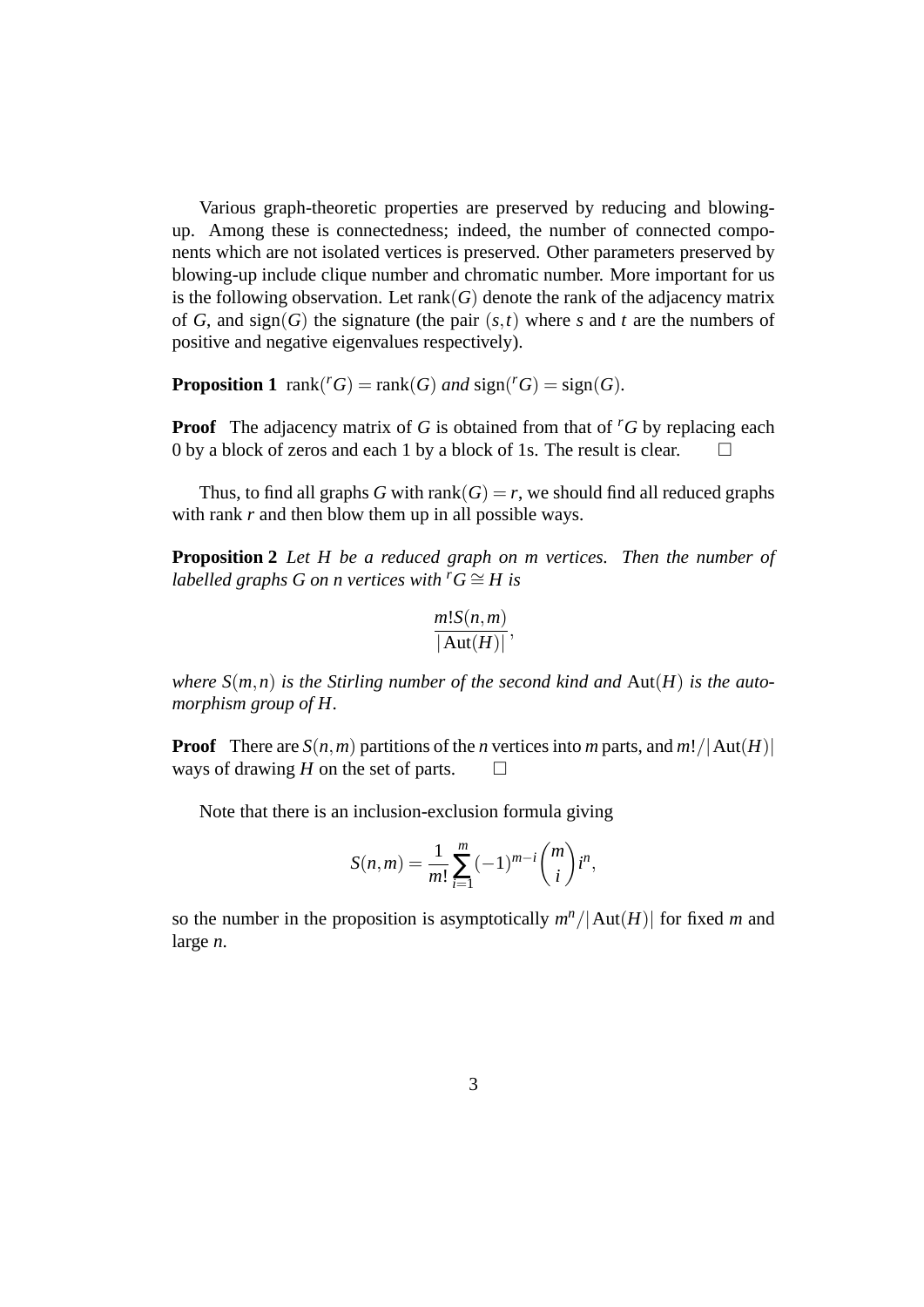### **3 A finiteness theorem**

The main result of this section is due to Kotlov and Lovász [8]: we give the proof since we will make use of the analysis later.

Let *G* be a graph whose adjacency matrix *A* has rank *r*, and which has no isolated vertices. By Theorem 8.9.1 in Godsil and Royle [6], *G* contains an induced subgraph *H* whose adjacency matrix *B* also has rank *r*. Note that *H* must be reduced, since otherwise  $\mu$  would be smaller than *H* and could not have rank *r*. Moreover, we have

$$
A = \begin{pmatrix} B & BX \\ X^\top B & X^\top B X \end{pmatrix} \tag{1}
$$

for some (unique) matrix *X*.

**Theorem 3** *There are only finitely many reduced graphs whose adjacency matrix has rank r. Such a graph has at most* 2 *r vertices.*

**Proof** Observe that two columns of the matrix in Equation (1) are equal if and only if their restrictions to the first  $r$  rows are equal. So we require that each column of *BX* is a zero-one vector, and that none is equal to a row of *B* (in other words, no column of *X* is equal to a standard basis vector). There are at most  $2^r - r$ choices for these columns (since *B* is invertible, each column of *BX* determines the corresponding column of  $X$  uniquely). So the graph has at most  $2<sup>r</sup>$  vertices. Now the number of such graphs is finite.  $\Box$ 

**Corollary 4** Let  $G_1, \ldots, G_k$  be the reduced graphs of rank r, and let  $G_i$  have  $m_i$ *vertices. Then the number of labelled graphs of rank r on n vertices is*

$$
\sum_{i=1}^k \frac{m_i! S(n, m_i)}{|Aut(G_i)|}.
$$

*This is asymptotically*  $Cm^n$  *for some constant C, where*  $m = \max\{m_1, \ldots, m_k\}$ *.* 

**Proof** This is immediate from Proposition 2. The constant *C* is the sum of the reciprocals of the automorphism groups of the reduced graphs of rank *r* on *m* vertices.  $\Box$ 

We can make one simplification. Let *G* be a reduced graph on *m* vertices with no isolated vertex, and  $G'$  the graph obtained by adding an isolated vertex to  $G$ .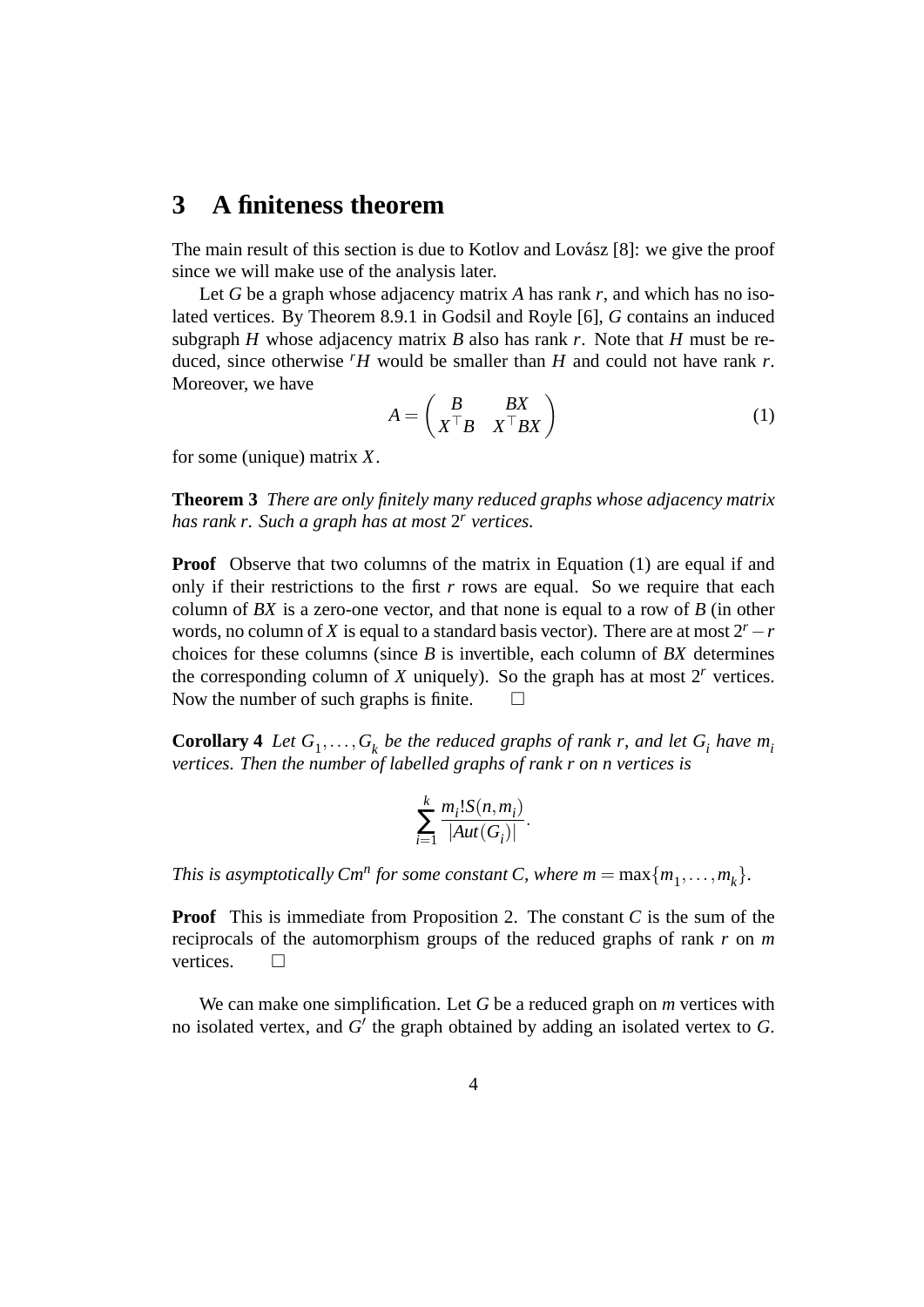Then  $Aut(G) = Aut(G')$ . Now the contributions of *G* and *G*<sup> $\prime$ </sup> to the sum are

$$
\frac{m!}{|\text{Aut}(G)|}S(n,m) + \frac{(m+1)!}{|\text{Aut}(G)|}S(n,m+1)
$$
  
= 
$$
\frac{m!}{|\text{Aut}(G)|}(S(n,m) + (m+1)S(n,m+1))
$$
  
= 
$$
\frac{m!}{|\text{Aut}(G)|}S(n+1,m+1).
$$

So we only need to consider reduced graphs without isolated vertices, if we replace  $S(n, m_i)$  by  $S(n+1, m_i+1)$  in the sum.

**Problem** Calculate the function *m*, where  $m(r)$  is equal to the order of the largest reduced graph with rank *r*. The value of this function is the exponential constant in the asymptotic formula for the number of labelled graphs with rank *r*.

**Algorithm** We now present an algorithm to find the reduced graphs of rank *r*, with no isolated vertices, for given *r*.

**Step 1** Find all the graphs on *r* vertices which have rank *r*.

**Step 2** Let *H* be such a graph, with adjacency matrix *B*. For each zero-one column vector  $\nu$  which is not a column of  $B$ , find the unique vector  $x$  such that *Bx* = *v*. Test whether  $x^{\top}Bx = 0$ , and keep the vector *x* if so. Let  $(x_1, \ldots, x_k)$  be the list of such vectors. (These correspond to all the ways of adding one vertex to *H* without increasing the rank.)

**Step 3** Form an auxiliary graph on the vertex set  $\{1, \ldots, k\}$  as follows. For each two distinct indices *i* and *j*, put an edge from *i* to *j* if and only if  $x_i^\top B x_j \in$ {0,1}. Find all cliques in this graph.

For each clique  $C = \{i_1, \ldots, i_t\}$ , let *X* be the matrix with columns  $x_{i_1}, \ldots, x_{i_t}$ , and let

$$
A = \begin{pmatrix} B & BX \\ X^\top B & X^\top B X \end{pmatrix}
$$

as in Equation (1). Then *A* is the adjacency matrix of a graph with rank *r*.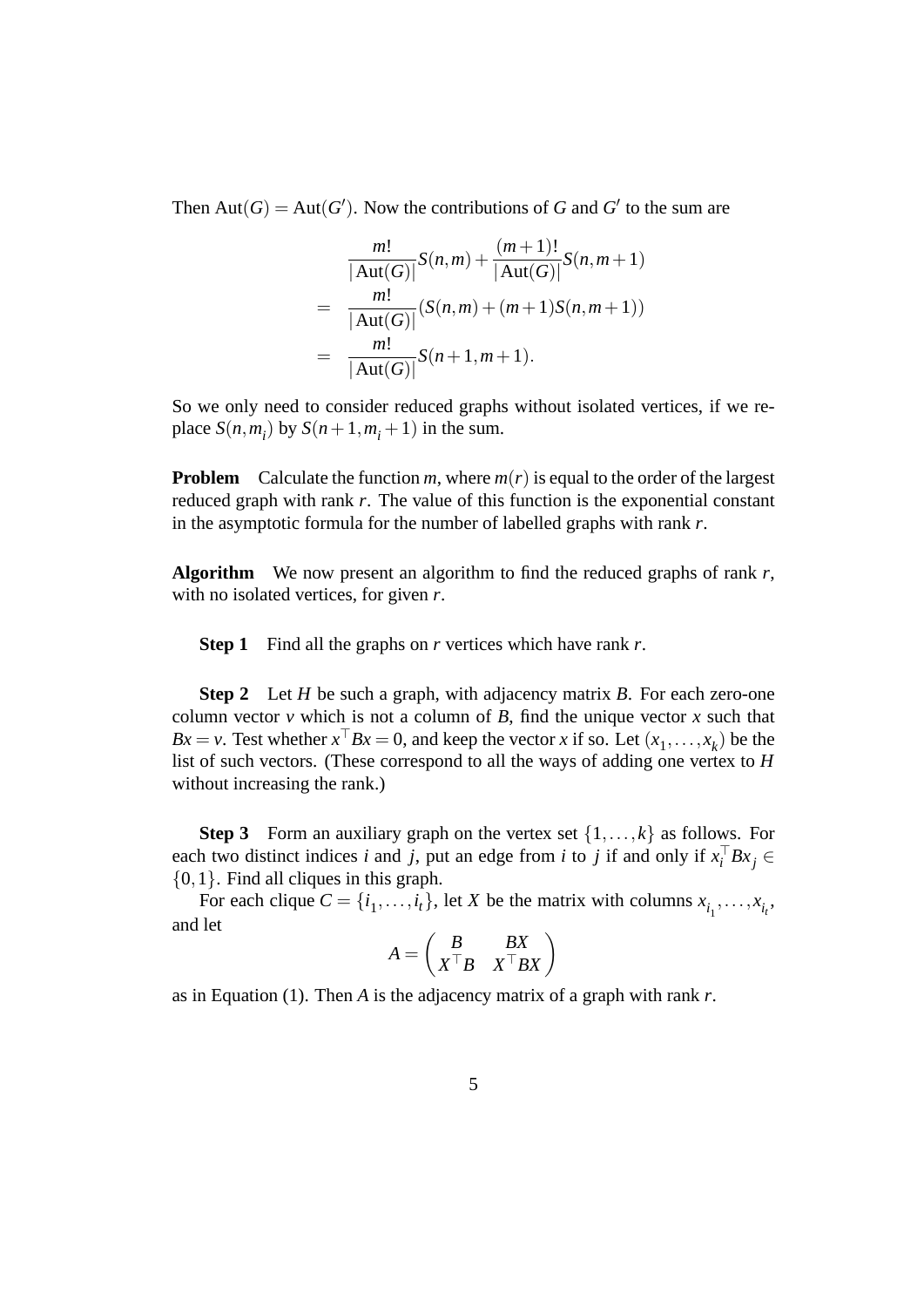**Step 4** If we want the list of unlabelled graphs, make the collection of all such matrices, for all choices of *H*. Test for isomorphism and return a list of isomorphism types.

The algorithm works because, by Equation (1), the adjacency matrix must have the required form; and the entries of  $X<sup>T</sup> BX$  must be zero or one, with zero on the diagonal.

Note that we can improve the algorithm as follows. A reduced graph can have at most one isolated vertex. So, if we determine all reduced graphs with no isolated vertices, then we obtain the rest by adding one isolated vertex to each of them. This can be done by modifying Step 2 of the algorithm to exclude the case  $v = 0$  as well as the case that *v* is a column of *B*. In the calculations below we always use this modified version.

#### **4 Two constructions**

Kotlov and Lovász [8] proved that  $m(r) \leq C2^{r/2}$  for some explicit constant *C* (which they did not calculate). They also gave, with a sketch of a proof, a construction showing that  $m(r+2) > 2m(r) + 1$ :

**Construction A** Let *G* be a reduced graph with  $n = m(r)$  vertices and rank *r*. (Note that *G* has an isolated vertex *v*.) Blow up *G* by doubling each vertex *w* into two vertices  $w_0$  and  $w_1$ ; then add one vertex *a* joined to  $w_0$  for all *w*. Clearly the resulting graph  $G^*$  is reduced and has  $2n+1$  vertices. Now it can also be described as follows: blow up *G*−*v* by doubling each vertex; add a vertex *a* joined to one of each pair, a vertex  $v_0$  joined only to *a*, and an isolated vertex  $v_1$ . After the doubling the rank is still *r*; then by Theorem 2 of [2],  $G^*$  has rank  $r + 2$ . Moreover,  $G^*$  has a unique vertex of degree 1; its neighbour is fixed by all automorphisms, so that  $Aut(G^*) = Aut(G).$ 

We give another construction which also builds a reduced graph of rank  $r + 2$ on  $2n + 1$  vertices from one of rank r on *n* vertices. It is more specialized, but gives more information.

**Construction B** Let *G* be a reduced regular graph on 2*m* vertices with degree *m* and rank *r* with adjacency matrix  $A_m$ , having non-zero eigenvalues  $m, \lambda_2, ..., \lambda_r$ . Let  $G^+$  be obtained from  $G$  as follows: blow up each vertex  $v$  of  $G$  into two vertices  $v_1$  and  $v_2$ ; then add two new vertices  $a_1$  and  $a_2$ , where  $a_i$  is joined to  $v_i$  for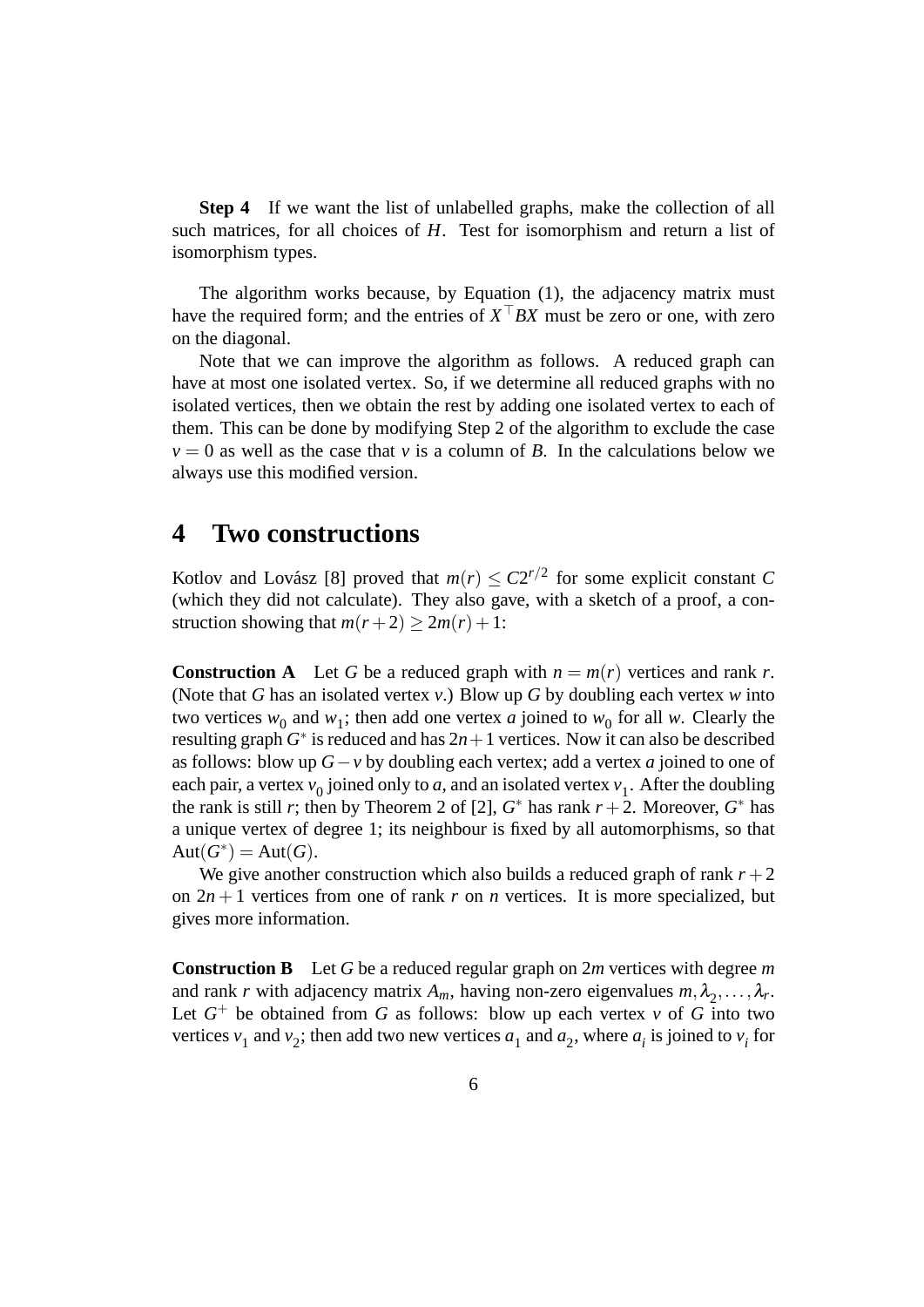all vertices *v* of *G*, and  $a_1$  and  $a_2$  are joined to each other. Then  $G^+$  is a reduced regular graph of degree  $2m + 1$  on  $2(2m + 1)$  vertices, with rank  $r + 2$  and nonzero eigenvalues  $2m+1, 2\lambda_2, ..., 2\lambda_r, \theta_1, \theta_2$ , where  $\theta_1$  and  $\theta_2$  are the roots of the equation  $x^2 + x - 2m = 0$ .

The facts that  $G^+$  is reduced and regular are straightforward. Also, if  $m \neq 1$ , then  $|\text{Aut}(G^+)| = 2|\text{Aut}(G)|$ . For clearly there is an automorphism interchanging the vertices  $x_1$  and  $x_2$  for all *x*. Also the vertices  $a_1$  and  $a_2$  have complementary neighbour sets and have the property that, if they are deleted from the graph, then each equivalence class of vertices has cardinality 2; if  $m > 1$  then no other pair of vertices has these properties. (For  $m = 1$ , we have  $G = K_2$  and  $G^+$  is the triangular prism  $K_2 \square K_3$ , so that  $|\text{Aut}(G)| = 2$  and  $|\text{Aut}(G^+)| = 12$ .

We compute the rank of  $\overrightarrow{A}(G^*)$  and  $\overrightarrow{A}(G^+)$ , and find in each case a basis for the null space.

It is straightforward to see that there are six  $\{-1,0,1\}$ -eigenvectors for the triangular prism  $K_2 \square K_3$ , as follows

| Eigenvalue        | Transposed eigenvector |
|-------------------|------------------------|
|                   | [1,1,1,1,1,1]          |
| $-2$              | $[1,0,-1,-1,0,1]$      |
| $-2$              | $[1, -1, 0, -1, 1, 0]$ |
| 1                 | $[-1,-1,-1,1,1,1]$     |
| $\theta$          | $[-1,0,1,-1,0,1]$      |
| $\mathbf{\Omega}$ | $[-1, 1, 0, -1, 1, 0]$ |

The adjacency matrices of  $G^+$  and  $G^*$  are

$$
A_m^+ = \begin{pmatrix} A_m & A_m & 0 & j \\ A_m & A_m & j & 0 \\ 0 & j^\top & 0 & 1 \\ j^\top & 0 & 1 & 0 \end{pmatrix}, A_m^* = \begin{pmatrix} A_m & A_m & j & 0 \\ A_m & A_m & 0 & 0 \\ j^\top & 0 & 0 & 1 \\ 0 & 0 & 1 & 0 \end{pmatrix},
$$

where *j* is the all-1 column vector. If *X* is an eigenvector of  $A_m$  orthogonal to *j*, with eigenvalue  $\lambda$ , then  $[X^{\top}, X^{\top}, 0, 0]^{\top}$  and  $[X^{\top}, -X^{\top}, 0, 0]^{\top}$  are eigenvectors of  $A_m^+$  with eigenvalues  $2\lambda$  and 0 respectively. Any other eigenvalue of  $A_m^+$  is an eigenvalue of the matrix

$$
B_m = \begin{pmatrix} m & m & 0 & 1 \\ m & m & 1 & 0 \\ 0 & 2m & 0 & 1 \\ 2m & 0 & 1 & 0 \end{pmatrix},
$$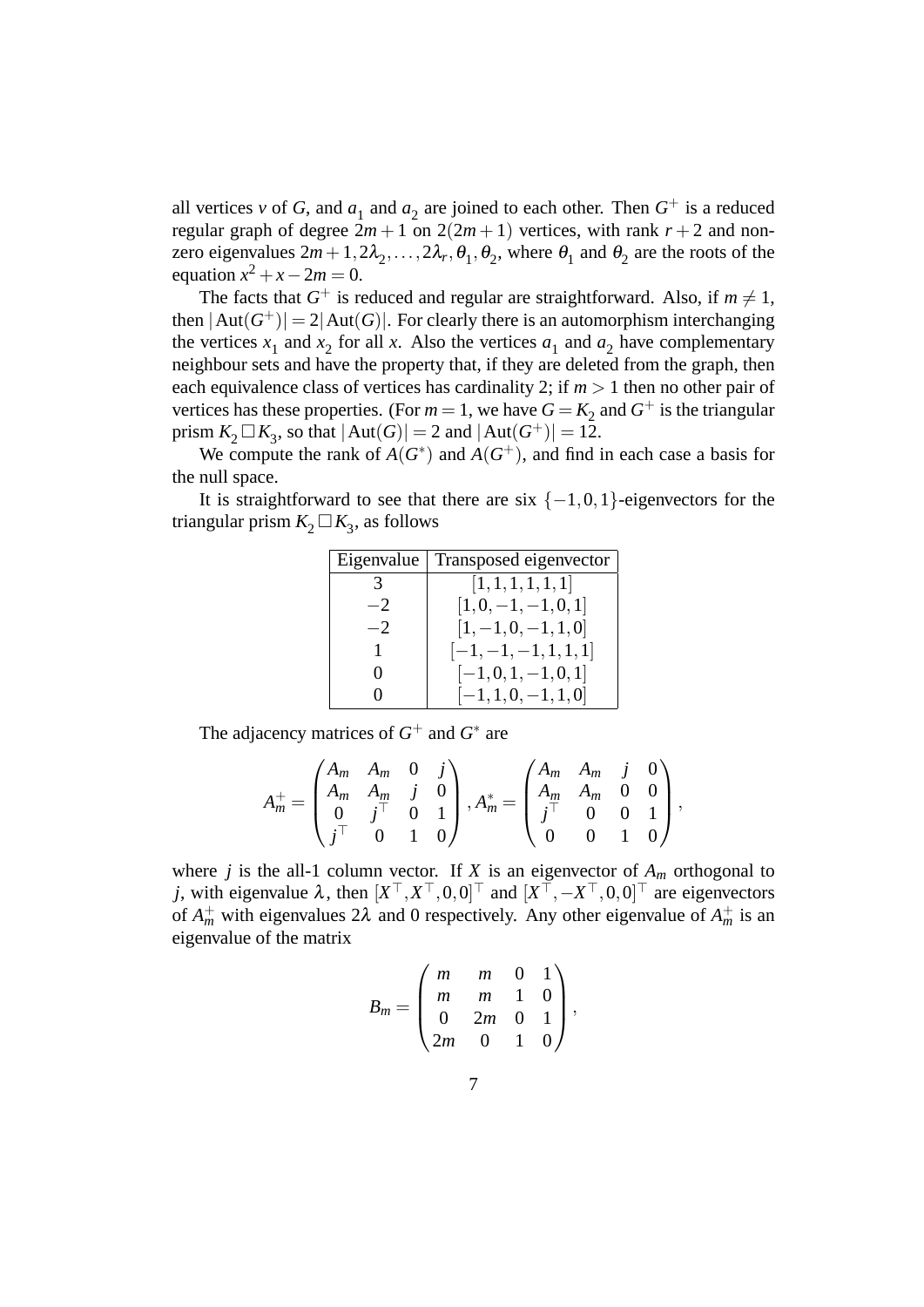since if  $[a, b, c, d]^\top$  is an eigenvector of  $B_m$  with eigenvalue  $\lambda$ , then the vector  $[a_j^\top, b_j^\top, c, d]^\top$ , where *j* is of size 2*m*, is an eigenvector of  $A_m^+$  with eigenvalue  $\lambda$ . It is readily checked that the characteristic polynomial of *B<sub>m</sub>* is  $(x-2m-1)x(x^2+$ *x*−2*m*). Note that if  $\theta$  is a root of polynomial  $f_m(x) = x^2 + x - 2m$ , then  $-1 - \theta$ is also a root. It is easy to see that  $\begin{bmatrix} 1 & -1 & -\theta & \theta \end{bmatrix}^\top$  and  $\begin{bmatrix} 1 & -1 & 1+\theta & -1-\theta \end{bmatrix}^\top$ are two eigenvectors of  $B_m$  with eigenvalues  $\theta$  and  $1 - \theta$ , respectively. Thus  $Z_1 = [j^\top, -j^\top, -\theta, \theta]^\top$  and  $Z_2 = [j^\top, -j^\top, 1 + \theta, -1 - \theta]^\top$  are eigenvectors of  $A_m^+$  with eigenvalues  $\theta$  and  $-I - \theta$ , respectively.

We show that the nullity of  $A_m^+$  is  $4m-r$ . Suppose that *W* is the null space of *Am*. Then for any *X* and *Y* in *W*, the vector [*X*,*Y*,0,0] is a vector in the null space *A*<sup> $+$ </sup><sub>*m*</sub>. But the number of independent vectors of this kind is  $2 \dim W = 4m - 2r$ . Since rank $A_m = r$ ,  $A_m$  has exactly *r* non-zero eigenvalues such as  $\lambda_1, \ldots, \lambda_r$ , with eigenvectors  $X_1, \ldots, X_r$ . For any  $i, 1 \le i \le r$ ,  $[X_i^\top]$  $\sum_{i}$ <sup> $\uparrow$ </sup>, −*X*<sub>*i*</sub><sup> $\uparrow$ </sup>  $\hat{i}^\top, 0, 0]^\top$  is contained in the null space of  $A_m^+$  and these vectors are independent of the previous vectors. Thus the null space of  $A_m^+$  has dimension  $4m - r$  (since by the above argument  $A_m$  has at least  $r + 2 = (r - 1) + 3$  non-zero eigenvalues). But we know that two vectors  $T_1 = [Z_1^{\top}$  $\mathbf{z}_1^\top, -\mathbf{Z}_1^\top$  $[T_1^{\top}, 0, 0]^{\top}$  and  $T_2 = [Z_2^{\top}]$  $z_2^{\top}, -\breve{Z}_2^{\top}$  $\tilde{Z}_2^{\top}, 0, 0]^{\top}$  are contained in the null space of  $\overline{A}^+_{m}$ <sup>+</sup><sub>*m*+1</sub>. Now using these vectors we construct two independent {−1,0,1}-vectors</sub> in the null space of  $A_m^+$ <sup>+</sup><sub>*m*+1</sub>. Indeed two vectors  $T_1 - T_2$  and  $T_1 + (\theta/(1-\theta))T_2$  are in the null space of  $A_m^+$  $_{m+1}^+$ . Now we want to give a  $\{-1,0,1\}$ -basis for the null space  $A_m^+$ . We proceed by induction on *m*. Clearly  $4m-r$  independent vectors that we obtained using the null space of  $A_m$  are  $\{-1,0,1\}$ -vectors in the null space  $A_m^+$ . Also if *X* is a  $\{-1,0,1\}$ -vector corresponding to a non-zero eigenvalue of  $A_m$ , then  $[X^{\top}, -X^{\top}, 0, 0]^{\top}$  is a  $\{-1, 0, 1\}$ -vector in the null space of  $A_m^+$ . Now if  $Z_1$ and  $Z_2$  are two non-{ $-1,0,1$ }-vector corresponding to two non-zero eigenvalues of  $A_m$  which obtained using the roots of  $f_i(x)$  for some  $i < m$ , then as we saw before we can obtain two  $\{-1,0,1\}$ -vectors in the null space  $A_m^+$ .

Also it is seen that any eigenvalue of *A* is an eigenvalue for  $A_m^*$  and other eigenvalue of  $A_m^*$  is an eigenvalue of the matrix

$$
C_m = \begin{pmatrix} m & m & 1 & 0 \\ m & m & 0 & 0 \\ 2m & 0 & 0 & 1 \\ 0 & 0 & 1 & 0 \end{pmatrix}.
$$

The characteristic polynomial of  $C_m$  is  $x(x^3 - 2mx^2 - (2m+1)x + 2m^2 + 2m)$ .

Note that, if  $G + v$  has *n* vertices and rank *r*, then  $G^+ + v$  has  $2n + 1$  vertices and rank  $r + 2$ , just as in Construction *A*.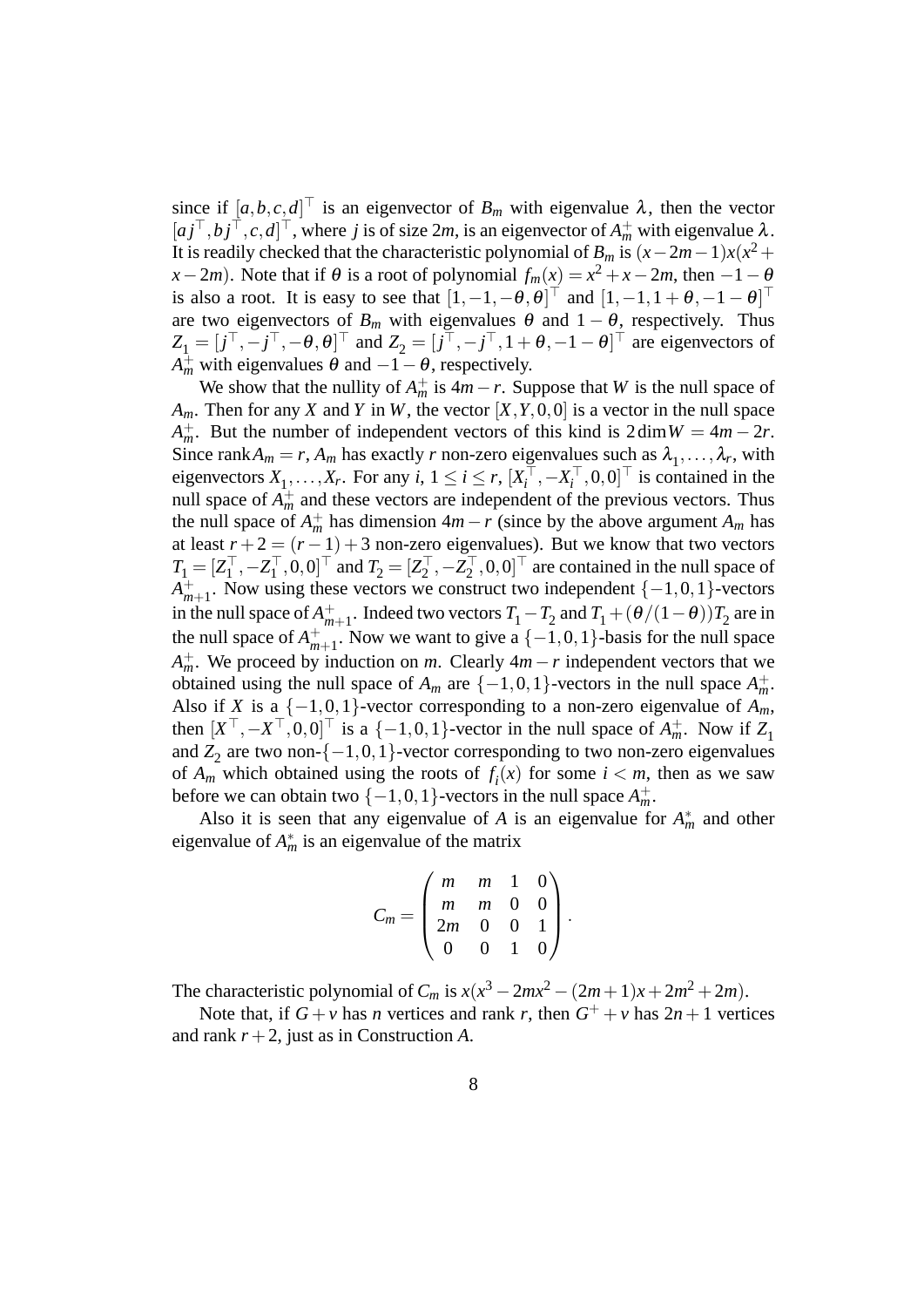Now we propose two questions about the null space and the image space of graphs.

**Question 1** For which graphs there is a  $\{-1,0,1\}$ -basis for the null space?

**Question 2** For which graphs there is at least a non-zero  $\{0,1\}$ -vector in the row space which does not occur as a row?

If the answer to Question 2 is affirmative for all graphs, then by considering the related vector x in Theorem 3 of [2], we see that  $m(r)$  is an increasing function. We cannot prove this, but we conjecture the precise value of  $m(r)$  (see below).

#### **Proposition 5**

$$
m(r) \ge \begin{cases} 2^{(r+2)/2} - 1 & \text{if } r \text{ is even,} \\ 5 \cdot 2^{(r-3)/2} - 1 & \text{if } r \text{ is odd, } r > 1. \end{cases}
$$

*For the values of n on the right, there exist at least*  $|r/2|$  *no-isomorphic reduced graphs of rank r on n vertices.*

**Proof** Apply either of the constructions, starting with  $G = K_2$  if  $r = 2$  and  $G =$  $K_2 \square K_4$  if  $r = 5$ . The lower bound for the number of graphs is proved inductively; we can apply Construction A to all the graphs of rank *r* and Construction B to the regular graph.

The case  $r = 3$  is trivial; the extremal graph is  $K_3$  with an isolated vertex.  $\Box$ 

**Conjecture** The bound on  $m(r)$  in Proposition 5 is attained for all  $r > 2$ , and the extremal graphs are just the ones given by Constructions A and B for  $r \neq 2,3,5$ .

If this conjecture is true, then the  $\lfloor r/2 \rfloor$  reduced graphs with rank *r* on  $m(r)$ vertices have automorphism groups of orders 2, 12, 24, ...,  $3 \cdot 2^{r/2}$  if *r* is even, and orders 6, 48, 96,  $\ldots$ ,  $3 \cdot 2^{(r+3)/2}$  if *r* is odd. Summing the reciprocals of these numbers would give the constant *C* in the asymptotic formula  $Cm(r)^n$  for the number of labelled graphs with rank *r* on *n* vertices.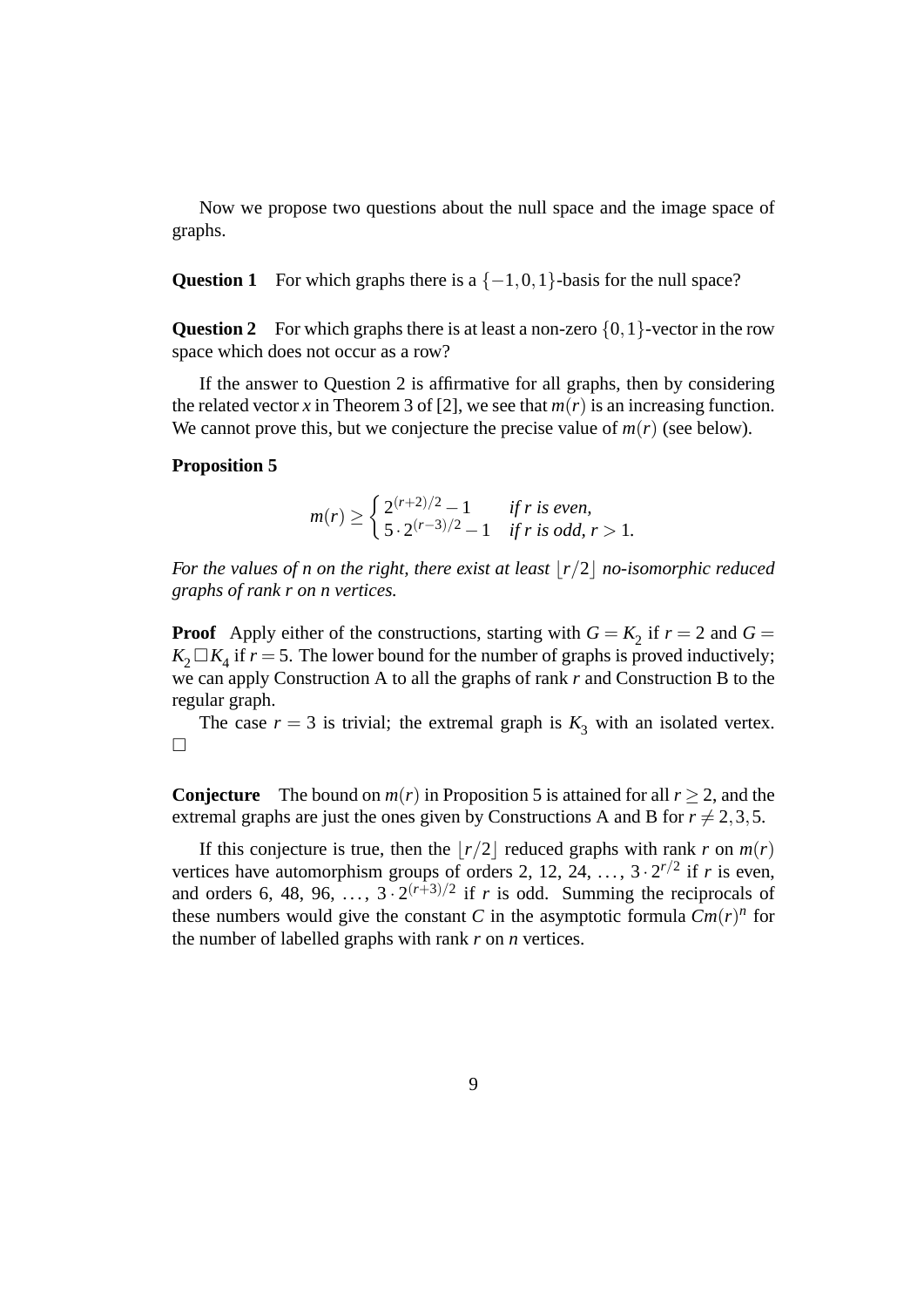### **5 Parameters bounded by a function of the rank**

**Proposition 6** *Each of the following graph parameters is bounded by a function of the rank of a graph G:*

- *number of connected components (other than isolated vertices);*
- *clique number;*
- *chromatic number;*
- *smallest number of factors in an edge partition into complete k-partite graphs, for fixed k;*
- *domination number* γ(*G*) *and total domination number* γ*<sup>t</sup>* (*G*) *(if there are no isolated vertices);*
- *diameter (if the graph is connected);*
- *the order of the largest composition factor of the group* Aut(*G*) *which is not an alternating group.*

**Proof** Each of the first four parameters is unaffected by blowing up or adding isolated vertices. For domination number, see Proposition 9 below. It is well known that a graph of diameter *d* has more than *d* distinct eigenvalues, since  $I, A, \ldots, A^d$  are linearly independent; so its rank is at least *d*. (Alternatively, blowing up doesn't change the diameter except from 1 to 2.) Finally, the automorphism group of *G* has a normal subgroup *N* (fixing all the equivalence classes of the relation ∼) which is a direct product of symmetric groups on the equivalence classes; the composition factors of *N* are thus alternating groups and cyclic groups of order 2. The factor group  $G/N$  is a subgroup of  $Aut({}^r G)$ , and so its composition factors have bounded order. □

For each of the parameters in the theorem, we can now pose the problem of finding the best bound for that parameter in terms of the rank. We give a few examples. Let *G* be a graph of rank *r*.

• The number of connected components (other than isolated vertices) is at most  $|r/2|$ ; equality holds if and only if at most one such component is complete tripartite and all the rest are complete bipartite.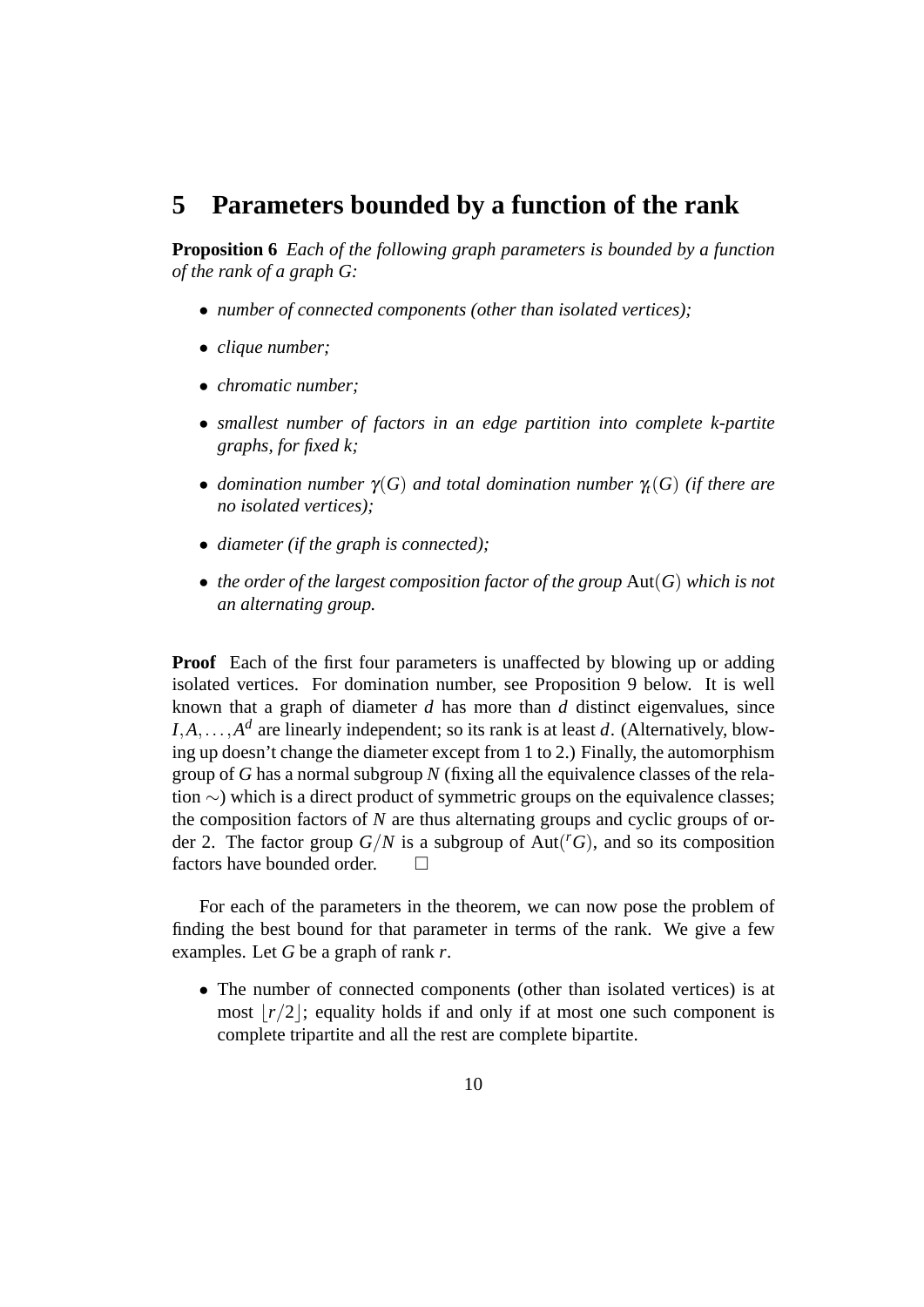- The clique number of *G* is at most *r*, with equality if and only if *G* is complete *r*-partite (possibly with isolated vertices). The proof is given below.
- It was conjectured by van Nuffelen [11] that the chromatic number of a graph does not exceed its rank. This was disproved by Alon and Seymour [1]; and Raz and Spieker [12] showed that in fact the chromatic number is not bounded by any polynomial function of *r*.
- If *G* has no isolated vertices, then  $\gamma_t(G) \leq r$ ; equality is realised by a disjoint union of complete bipartite graphs, and only by these (see below).
- The path on *m* vertices, for *m* odd, has diameter and rank *m* − 1, attaining the bound in the Proposition.
- It is not easy to find the best bound in terms of the rank for the order of the largest non-alternating composition factor. For  $n > 2$ , the group  $PSL(n, q)$  is a composition factor of the automorphism group of a graph on  $2(q<sup>n</sup> - 1)/(q - 1)$  vertices having full rank (the incidence graph of points and hyperplanes in the projective space). The order of this group is roughly  $q^{n^2}$ , which is greater than  $r^n$ ; so there is no bound which is polynomial in *r*.

The relation between clique number and rank is as follows. Note that a complete graph has full rank.

**Proposition 7** *The only reduced graph of rank r with no isolated vertices which contains K<sup>r</sup> is K<sup>r</sup> itself.*

**Proof** We have  $B = J - I$ , from which we find that  $B^{-1} = J/(r - 1) - I$ . Take a zero-one vector *v*, in which the sum of the entries is *s*. Then  $\hat{x} = B^{-1}v = s\hat{j}/(r - \hat{k})$ 1) – *v*, where *j* is the all-1 vector. So  $x^{\top}Bx = x^{\top}v = s^2/(r-1) - s$ . So we require  $s = 0$  or  $s = r - 1$ . But if  $s = 0$  then there is an isolated vertex; and if  $s = r - 1$ then *v* is one of the columns of *B*, and the graph is not reduced.  $\square$ 

**Corollary 8** *A graph G of rank r has clique number at most r; equality holds if and only if G is complete r-partite (possibly with some isolated vertices).*

We now discuss domination. The *domination number*  $\gamma(G)$  of *G* is the smallest number of vertices with the property that the union of their closed neighbourhoods contains all vertices; the *total domination number*  $\gamma_t(G)$  is similarly defined using open neighbourhoods. (The open neighbourhood  $N_G(v)$  is the set of vertices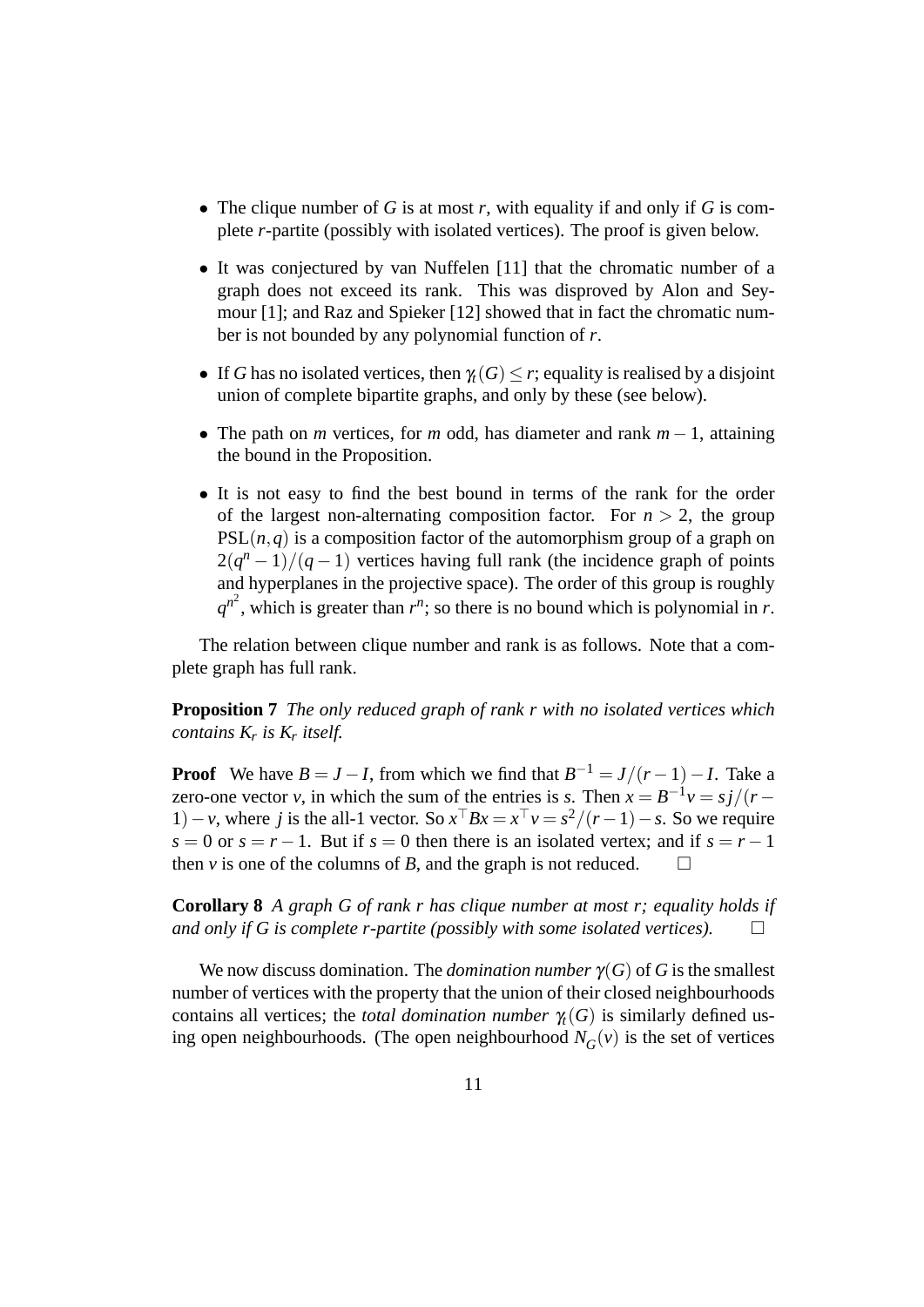joined to *v*; the closed neighbourhood is  $N_G[v] = \{v\} \cup N_G(v)$ .) If *G* has no isolated vertices, then

$$
\gamma(G) \leq \gamma_t(G) = \gamma_t({}^rG),
$$

since a minimal total dominating set contains at most one point from each equivalence class. Moreover, the bound on the left is attained if the equivalence classes are sufficiently large, since a dominating set must either include all vertices in a class or one vertex dominating that class.

**Proposition 9** *Let G be a graph with no isolated vertices, having rank r. Then*

$$
\gamma(G)\leq \gamma_t(G)\leq r.
$$

*Moreover,*  $\gamma(G) = r$  *if and only each component of G is a complete bipartite graph*  $K_{k,l}$  *with*  $k,l \geq 2$ *; and*  $\gamma_l(G) = r$  *if and only if each component of* G is complete *bipartite.*

**Proof** After re-ordering if necessary, the adjacency matrix of *G* has the form

$$
A = \begin{pmatrix} B & BX \\ X^\top B & X^\top BX \end{pmatrix}
$$

where *B* is  $r \times r$  and rank(*B*) = *r*. Since there are no isolated vertices, *BX* has no zero columns, so every vertex outside the set consisting of the first *r* vertices has a neighbour among the first *r* vertices, which thus form a total dominating set.

Suppose that this dominating set is minimal. Then, for any  $i \leq r$ , there exists  $j > r$  such that  $v_j$  is joined to  $v_i$  and to no other vertex among  $v_1, \ldots, v_r$ . Choose one such vertex  $v_j$  for each  $v_i$  with  $i \leq r$ , and re-order the vertices so that  $j = i + r$ for  $i = 1, \ldots, r$ . Let *Y* be the submatrix consisting of the first *r* rows of *X*. Then  $BY = I$ , so  $Y = B^{-1} = Y^{\top}$ , and  $Y^{\top}BY = B^{-1}$ . It is easy to check that, if a graph *H* has the property that  $A(H)^{-1}$  is the adjacency matrix of a graph, then *H* is a matching and  $A(H)^{-1} = A(H)$ . Applying this to the subgraph *H* on  $\{v_1, \ldots, v_r\}$ , we see that this subgraph is a matching, and that  $v_{i+r}$  is joined to  $v_{j+r}$  if and only if  $v_i$  is joined to  $v_j$ . So the induced subgraph on  $\{v_1, \ldots, v_{2r}\}$  is a disjoint union of 4-cycles.

Suppose that *w* is joined to more than one vertex  $v_i$  with  $i \le r$ , say to  $v_1, \ldots, v_k$ . It is easy to see that  $v_1, \ldots, v_k$  are pairwise nonadjacent. Now replace the neighbour of *v<sup>k</sup>* in *H* by *w* to obtain another graph of rank *r* on *r* vertices which is not a matching, and hence not a minimal dominating set. Thus no such vertex exists. It follows that *G* is obtained by blowing up *H*, as claimed. The converse is straightforward.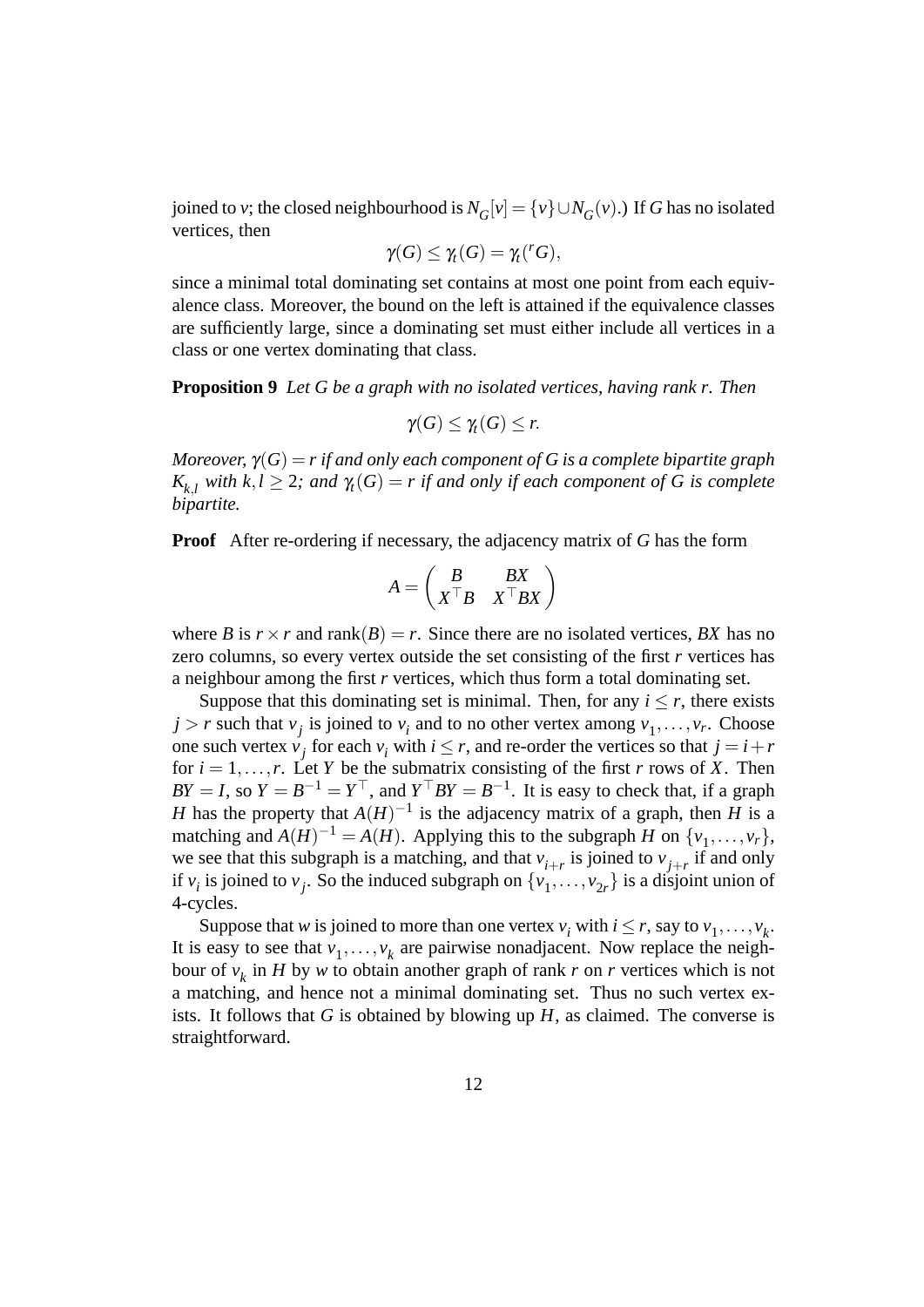Now suppose that *G* satisfies  $\gamma_t(G) = r$ ; without loss of generality, *G* is reduced. Our remarks before the proposition show that it is possible to blow up *G* to a graph *H* with  $\gamma(H) = r$ . By the previous part of the proof, *H* (and hence *G*) is obtained by blowing up a matching. Again the converse is clear.  $\Box$ 

### **6 Positive and negative eigenvalues**

Suppose that *G* is a graph of rank *r*, and write its adjacency matrix in the form

$$
\begin{pmatrix} B & BX \\ X^\top B & X^\top BX \end{pmatrix},
$$

as in the proof of the finiteness theorem. The columns  $x_1, \ldots, x_n$  of  $(IX)$  are vectors in  $\mathbb{R}^r$ , which are singular with respect to the non-degenerate quadratic form  $Q(x) = x^{\top}Bx$ , since  $X^{\top}BX$  has zeros on the diagonal.

The set of columns corresponding to any coclique in *G* has all inner products 0 with respect to the form *Q*, and so is contained in a totally singular subspace *S*.

The quadratic form *Q* is indefinite with signature  $(s, r - s)$ , where *s* is the number of positive eigenvalues of *B*. (Note that sometimes the signature is defined to be the single integer  $s - (r - s)$ .) The largest totally singular subspace of this form has dimension min $\{s, r - s\} \le |r/2|$ . The columns of (*B BX*) corresponding to a coclique are zero-one vectors lying in the image of *S* under *B*. Now a set of zero-one vectors in a space of dimension  $s$  has cardinality at most  $2<sup>s</sup>$ , as can be seen by an argument like that of the finiteness theorem. So we have:

**Proposition 10** *If G is a reduced graph of rank r and has s positive eigenvalues, then*

$$
\alpha(G) \le 2^{\min\{s,r-s\}} \le 2^{\lfloor r/2 \rfloor}.\qquad \square
$$

The bound in terms of *r* is attained for all *r*. This can be seen by observing that it is true for  $r = 2$  and  $r = 3$ , and that if  $G^+$  is the graph obtained from G by Construction A, then  $\alpha(G^+) = 2\alpha(G)$  (and of course rank $(G^+) = \text{rank}(G) + 2$ ). A simple explicit construction goes as follows. Let *L* be the bipartite incidence graph of elements and subsets of an *m*-set. Then the adjacency matrix of *L* has the form

$$
\begin{pmatrix} O & N \\ N^\top & O \end{pmatrix},
$$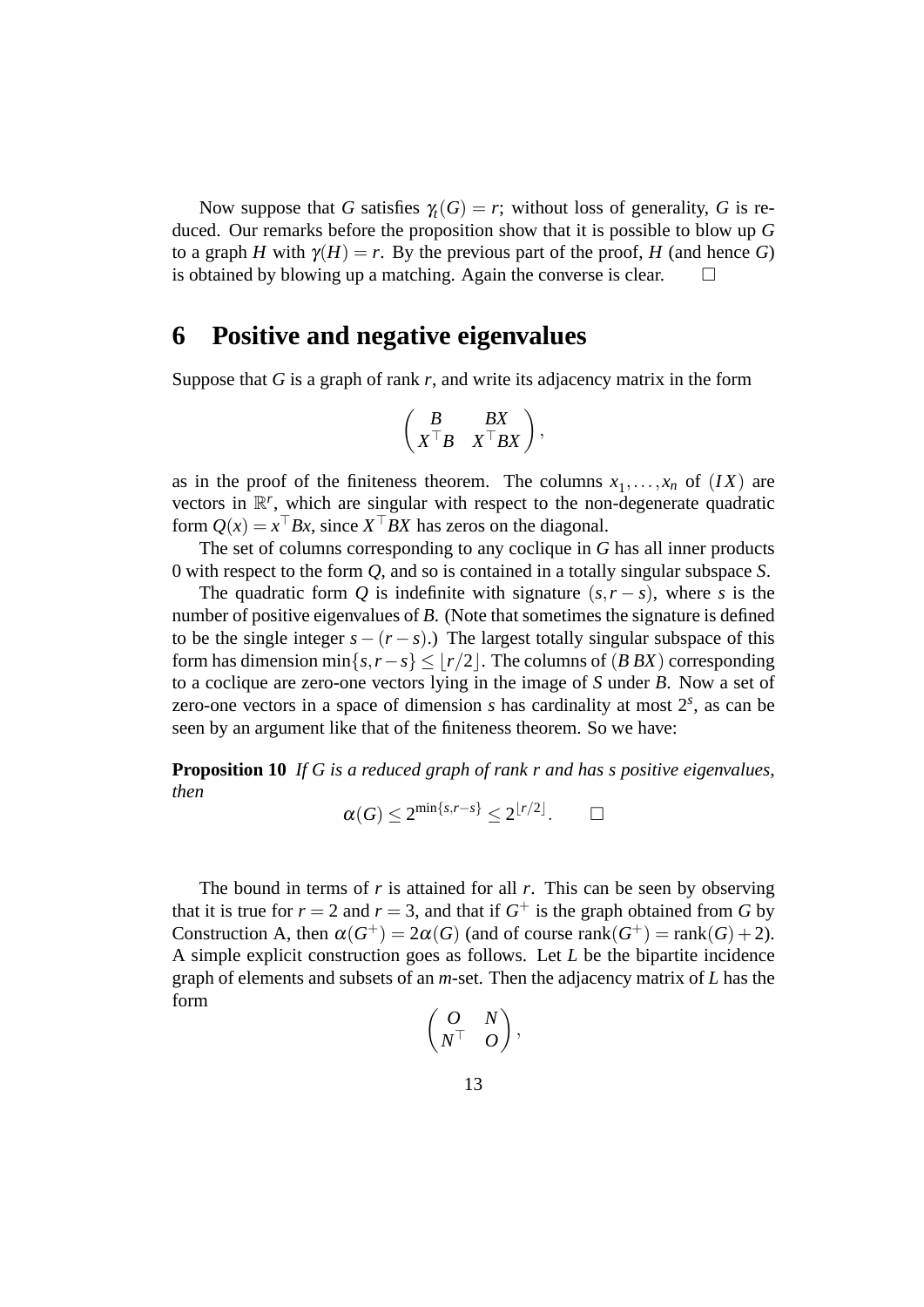where *N* is  $m \times 2^m$  and has rank *m*. Clearly *L* has rank 2*m* and contains a coclique of size 2*m*. A similar argument shows that if we add an arbitrary number of edges to the the smaller part of *L*, for the resultant graph also the equality holds.

**Proposition 11** Let G be a reduced graph of rank r and  $\alpha(G) = 2^{\lfloor r/2 \rfloor}$ . Then r is *odd and G is the bipartite incidence graph of elements and subsets of an*  $\lfloor r/2 \rfloor$ -set, *as well as some arbitrary edges added to the of size r.*

**Proof** Let

$$
A = \begin{pmatrix} O & B \\ B^\top & C \end{pmatrix},
$$

be the adjacency matrix of *G* and *O* is a zero matrix of size  $2^{r/2}$ . Clearly if rank(*B*) = *s*, then we have rank(*A*)  $\geq$  2*s*. It implies that rank(*B*)  $\leq$   $|r/2|$ . Now if rank $(B) = s < |r/2|$ , then the number of distinct  $(0,1)$ -vectors lying in the row space of *B* is at most 2*<sup>s</sup>* . Since *A* is reduced all rows of *B* are distinct, a contradiction. Thus we conclude that  $rank(B) = |r/2|$ . Without loss of generality assume that the first  $\lfloor r/2 \rfloor$  columns of *B* are independent. If *B'* is the matrix of order  $2^{r/2} \times r/2$  obtaining by the submatrix of *B* induced on the first  $r/2$ column of *B*, then  $B'$  has no repeated rows, because any column of *B* is a linear combination of the columns of  $\overline{B}'$  and  $\overline{G}$  is a reduced graph. First assume that  $r$  is even. Then

$$
rank(\binom{B}{C}) = rank(B) = r/2.
$$

We know that any  $(0,1)$ -vector of size  $r/2$  appears as a row of *B*<sup> $\prime$ </sup> once. We claim that *B* has exactly  $r/2$  columns. Indeed if *B* has some columns, say *v*, not in *B*<sup> $\prime$ </sup>, since the identity matrix of size *r*/2 is a submatrix of *B* and *v* is a (0,1)-vector, we conclude that this column should be a linear combination of columns of *B*<sup>*b*</sup> with coefficients 0 and 1. Now consider all rows of  $B'$  with exactly two 1s. If in the linear combination at least two coefficients are 1, then one component of  $\nu$  is at least 2, a contradiction. Thus *v* is a column of *B'*. Since the first  $r/2$  columns of the matrix

$$
\begin{pmatrix} B \\ C \end{pmatrix}
$$

is a basis for its column space, we find that *A* has two equal columns, a contradiction. Thus our graph is *L* as well as some additional edges in its small part.

Now let *r* be odd. We want to show that  $\alpha(G) < 2^{\lfloor r/2 \rfloor}$ . Let *H* be a maximal subgraph of *G* containing all vertices correspondence to *B'* such that  $rank(H)$  =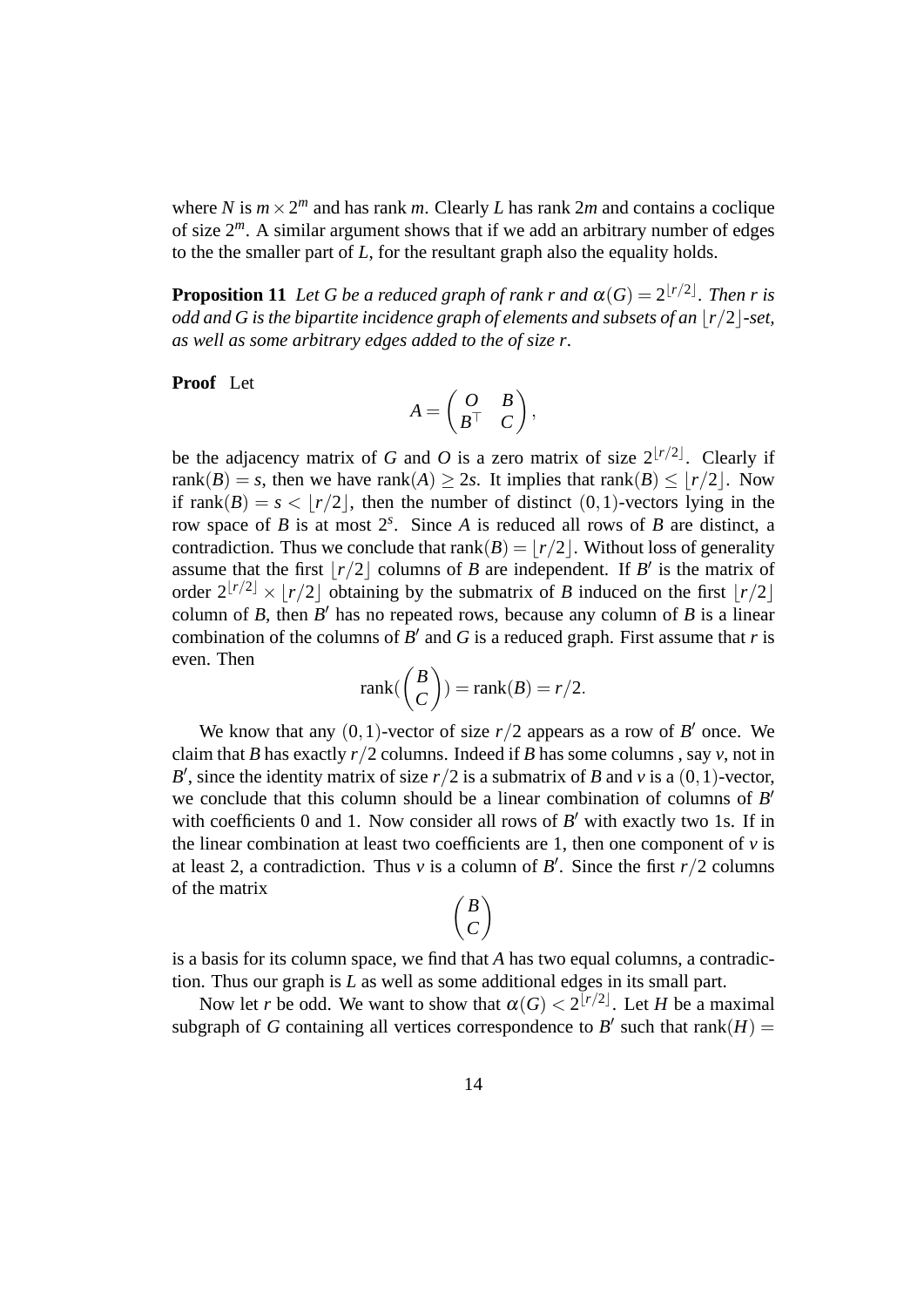$2|r/2|$ . We have  $G \neq H$ . Add a new vertex  $u \in G \setminus H$  to *H* and name this graph by *H'*. We show that rank $(H') = 2[r/2]$  or rank $(H') = 2[r/2]+2$ . If *H''* is the submatrix of *H* formed by deleting the last row of  $H'$  and  $\overline{u'}$  is the last column of  $H''$ , then we have two cases:

1)  $u'$  is not a combination of other columns of  $H''$ . In this case by Theorem 3 of [2], the result follows.

2)  $u'$  is a linear combination of other columns of  $H''$ . In this case as we saw before  $u'$  is equal to the one of the columns correspondence to  $B'$ . If we extend this column to corresponding column in  $H$ , we show that this column is the same as *u*. To see this it is enough to check that the last entries of these columns are the same. But since the adjacency matrix corresponding to the vertices of  $H'$ not containing  $\alpha(G)$  vertices of *H'* is a symmetric matrix we conclude that the last entries of mentioned vectors are 0. Thus  $H'$  is a non-reduced graph and so rank $(H') = 2|r/2|$ , a contradiction.  $\square$ 

The bound of Proposition 10 has the following consequence, first proved by Torgašev [14]:

**Theorem 12** *The rank of a graph is bounded by a function of the number of negative eigenvalues.*

**Proof** It is enough to show that, if *G* is a reduced graph with no isolated vertices, then the number *n* of vertices of *G* is bounded by a function of the number *t* of negative eigenvalues of *t*.

Since  $K_{t+2}$  has  $t+1$  negative eigenvalues, we must have  $\omega(G) \leq t+1$ . Also, by Proposition 10, since G is reduced, we have  $\alpha(G) \leq 2^t - 1$  (we subtract 1 because there is no isolated vertex).

Now Ramsey's Theorem implies that  $n \leq R(t+2, 2^t) - 1$ , and we are done.  $\Box$ 

**Remarks** 1. The complete graphs show that there is no bound for the rank in terms of the number of positive eigenvalues.

2. Let *f*(*t*) be the largest rank of a graph with *t* negative eigenvalues. The proof of the Theorem 12 gives  $f(t) \le R(t+2, 2^t) - 1$ . For  $t = 1$ , this is best possible:  $R(3,2) - 1 = 2$ , and  $K_2$  satisfies the conditions. For larger *t*, we can assume that the graph is reduced and not  $K_{t+1}$ , so that it contains no  $K_{t+1}$ , and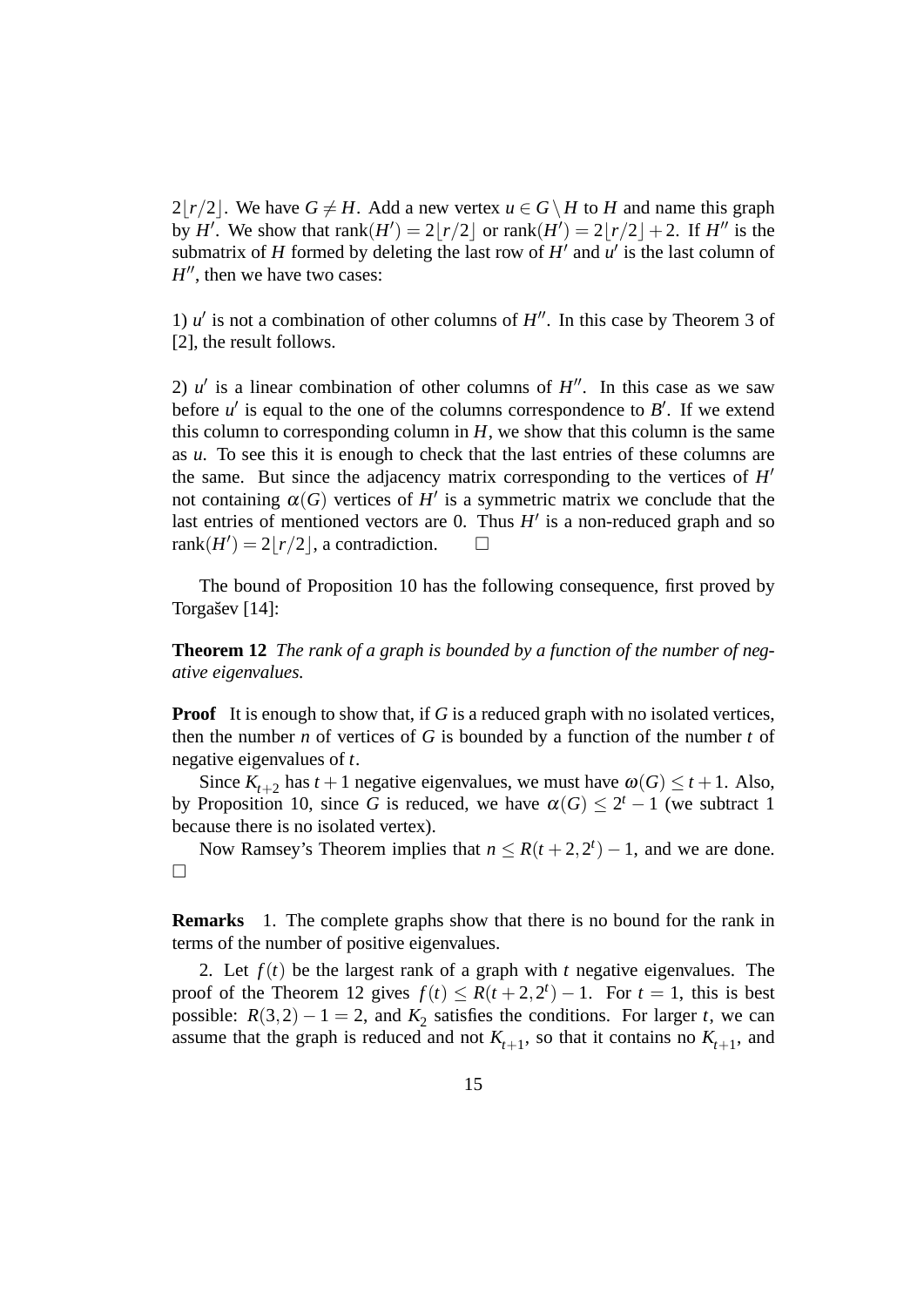we have  $f(t) \leq R(t+1, 2^t) - 1$ . This bound is still probably much too large. Torgasev [14] showed that  $f(2) = 5$  and  $f(3) = 9$ .

3. In the other direction, since  $\overline{L(K_n)}$  has rank  $n(n-1)/2$  and  $n-1$  negative eigenvalues for  $n > 5$ , we have  $f(t) > t(t+1)/2$  for  $t > 4$ .

4. This theorem and Proposition 6 show that each of the parameters in that Proposition is bounded by a function of the number of negative eigenvalues. In each case, we can pose the problem of determining the best possible bound.

### **7 Small rank**

A reduced graph of rank 0 is an isolated vertex, and there are no graphs of rank 1 (since the sum of the eigenvalues of the adjacency matrix is zero). For  $r = 2$  and  $r = 3$ , it is easy to see that the only graph of rank *r* on *r* vertices is the complete graph  $K_r$ . By Proposition 7, the only reduced graphs of rank *r* are  $K_r$  with or without one isolated vertex, so that  $m(r) = r + 1$  in these cases.

We have computed all reduced graphs of rank *r* for  $r \le 7$ ; for  $r = 8$ , we have computed just those of maximum order. The results are summarized in Table 1.

| Max no. vertices $\begin{vmatrix} 3 & 4 \end{vmatrix}$      |  |  |  |  |
|-------------------------------------------------------------|--|--|--|--|
| No. of graphs 2 2 18 50 3308 46892                          |  |  |  |  |
| No. of max. order $\begin{bmatrix} 1 & 1 & 2 \end{bmatrix}$ |  |  |  |  |

| Table 1: Reduced graphs with given rank |  |  |  |  |  |
|-----------------------------------------|--|--|--|--|--|
|-----------------------------------------|--|--|--|--|--|

These computations were performed in GAP [5] at the Scientific Computing Center at IPM and in London. The GAP package GRAPE [13] was used for the clique finding and isomorphism testing (via its interface with nauty [9]). We also made use of Brendan McKay's list [10] of graphs on eight vertices in order to save time in Step 1 of the algorithm in this case.

Tables 2–5 give data on the reduced graphs with no isolated vertex, by rank *r*, number of negative eigenvalues *t*, and number of vertices *n*. The negative eigenvalues were counted by Sturm's Theorem so that exact rational arithmetic could be used.

The list of adjacency matrices of the reduced graphs of rank up to 7 with no isolated vertices is available from the second author on request.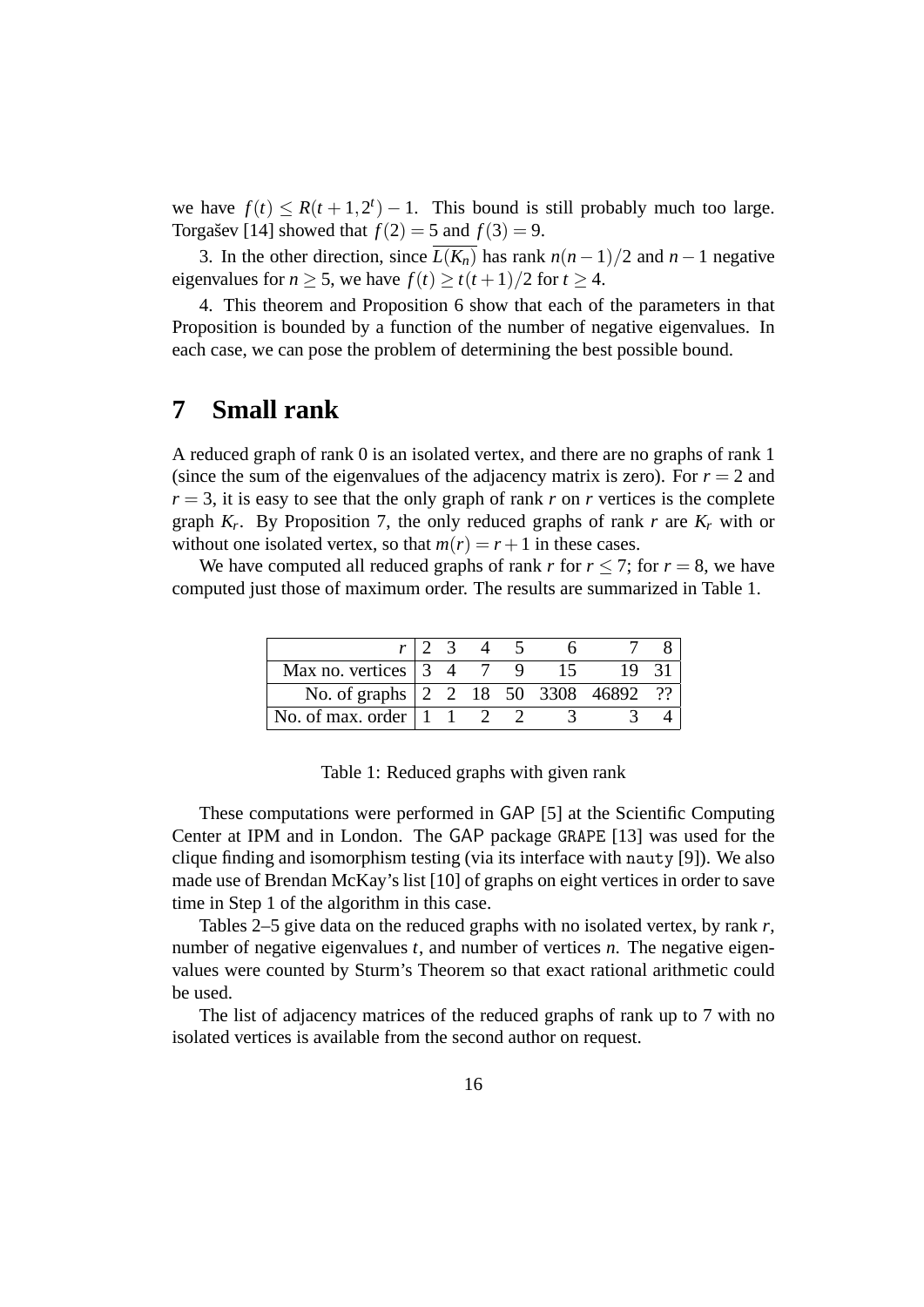| n     |  | h | Total |
|-------|--|---|-------|
|       |  |   |       |
|       |  | 1 |       |
| Total |  |   |       |

Table 2: Reduced graphs with no isolated vertex,  $r = 4$ 

| t<br>n | 5 | 6                 |   | 8 | Total |
|--------|---|-------------------|---|---|-------|
|        |   | $\theta$          | 0 | 0 |       |
|        |   |                   |   |   | 23    |
|        |   | $\mathbf{\Omega}$ | 0 | 0 |       |
| Total  | q |                   |   |   |       |

Table 3: Reduced graphs with no isolated vertex,  $r = 5$ 

| $\left  t \right  n \left  6 \right  7 \left  8 \right  9 \left  10 \right  11 \left  12 \left  13 \right  14 \right $ Total |  |  |  |  |                                         |
|------------------------------------------------------------------------------------------------------------------------------|--|--|--|--|-----------------------------------------|
|                                                                                                                              |  |  |  |  | 3 3 39 142 315 428 371 204 70 15 3 1587 |
|                                                                                                                              |  |  |  |  | 4   17 19 19 9 2 0 0 0 0   66           |
|                                                                                                                              |  |  |  |  | 5   1 0 0 0 0 0 0 0 0 1                 |
| $\vert$ Total $\vert$ 57 161 334 437 373 204 70 15 3 1654                                                                    |  |  |  |  |                                         |

Table 4: Reduced graphs with no isolated vertex,  $r = 6$ 

|  | $\left[\begin{array}{ccccc} t \ n & 7 & 8 & 9 & 10 & 11 & 12 & 13 & 14 & 15 & 16 & 17 & 18 \end{array}\right]$ Total |  |  |  |  |  |                                                                   |
|--|----------------------------------------------------------------------------------------------------------------------|--|--|--|--|--|-------------------------------------------------------------------|
|  |                                                                                                                      |  |  |  |  |  | 3   25 50 61 30 11 2 0 0 0 0 0 0 179                              |
|  |                                                                                                                      |  |  |  |  |  | 4   295 1304 3368 5346 5634 4027 2037 778 238 65 13 3   23108     |
|  |                                                                                                                      |  |  |  |  |  | 5 33 40 46 26 11 2 0 0 0 0 0 0 158                                |
|  |                                                                                                                      |  |  |  |  |  | 6 1 0 0 0 0 0 0 0 0 0 0 0 1                                       |
|  |                                                                                                                      |  |  |  |  |  | Total   354 1394 3475 5402 5656 4031 2037 778 238 65 13 3   23446 |

Table 5: Reduced graphs with no isolated vertex,  $r = 7$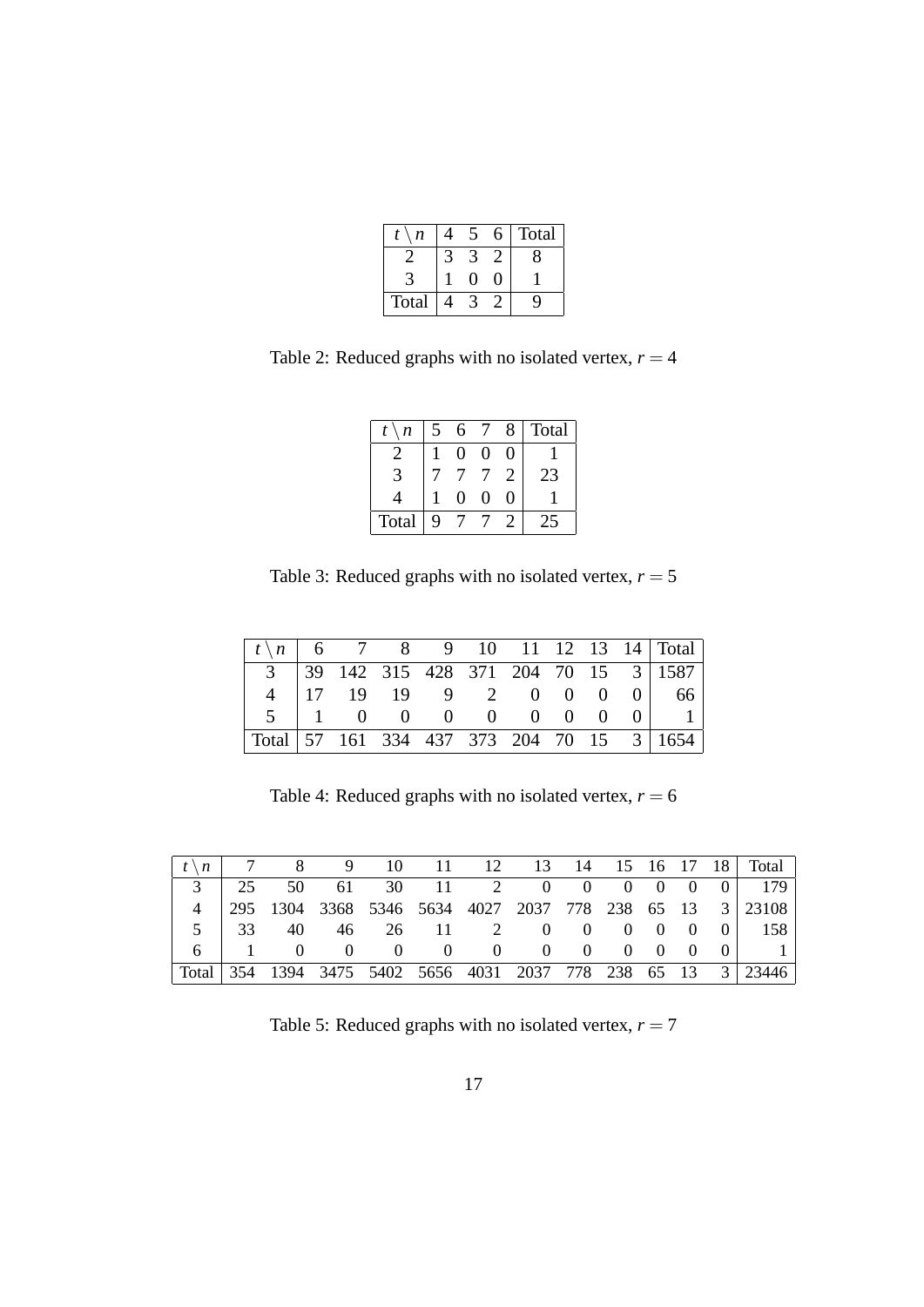Using this data we can write down the formulae for the number  $R(n, k)$  of labelled graphs of rank *k* on *n* vertices. As explained earlier, we need only consider graphs with no isolated vertex. We have

$$
R(n,2) = S(n+1,3),
$$
  
\n
$$
R(n,3) = S(n+1,4),
$$
  
\n
$$
R(n,4) = 28S(n+1,5) + 180S(n+1,6) + 420S(n+1,7),
$$
  
\n
$$
R(n,5) = 268S(n+1,6) + 2520S(n+1,7) + 9660S(n+1,8) + 7560S(n+1,9)
$$

The expressions for  $R(n,6)$  and  $R(n,7)$  are implicit in our data but are cumbersome to write down. Table 6 gives some values.

| n              |   | $\mathcal{D}_{\mathcal{L}}$ | 3 | 4      | 5        | 6        |                  | 8         |
|----------------|---|-----------------------------|---|--------|----------|----------|------------------|-----------|
| 0              |   |                             |   |        |          |          |                  |           |
|                | 0 |                             |   | $_{0}$ | $\theta$ | $\theta$ | $\left( \right)$ |           |
| $\overline{2}$ |   |                             | 6 | 25     | 90       | 301      | 966              | 3025      |
| 3              |   |                             |   | 10     | 65       | 350      | 1701             | 7770      |
| $\overline{4}$ |   |                             |   | 28     | 600      | 8120     | 89040            | 864948    |
| 5              |   |                             |   |        | 268      | 8148     | 151508           | 2228688   |
| 6              |   |                             |   |        |          | 15848    | 972944           | 36324456  |
| 7              |   |                             |   |        |          |          | 880992           | 70339752  |
| 8              |   |                             |   |        |          |          |                  | 158666816 |
| Total          |   |                             |   |        |          | 32768    | 2097152          | 268435456 |

Table 6: Labelled graphs of given rank

We see, for example, that  $R(n,3) > R(n,2)$  for all  $n \ge 6$ . The table suggests that perhaps  $R(n,r)$  is an increasing function of *r* for  $2 \le r \le n$  if  $n \ge 8$ .

# **8 Some graph constructions**

In this section we say a few words about line graphs, cartesian products, and categorical products.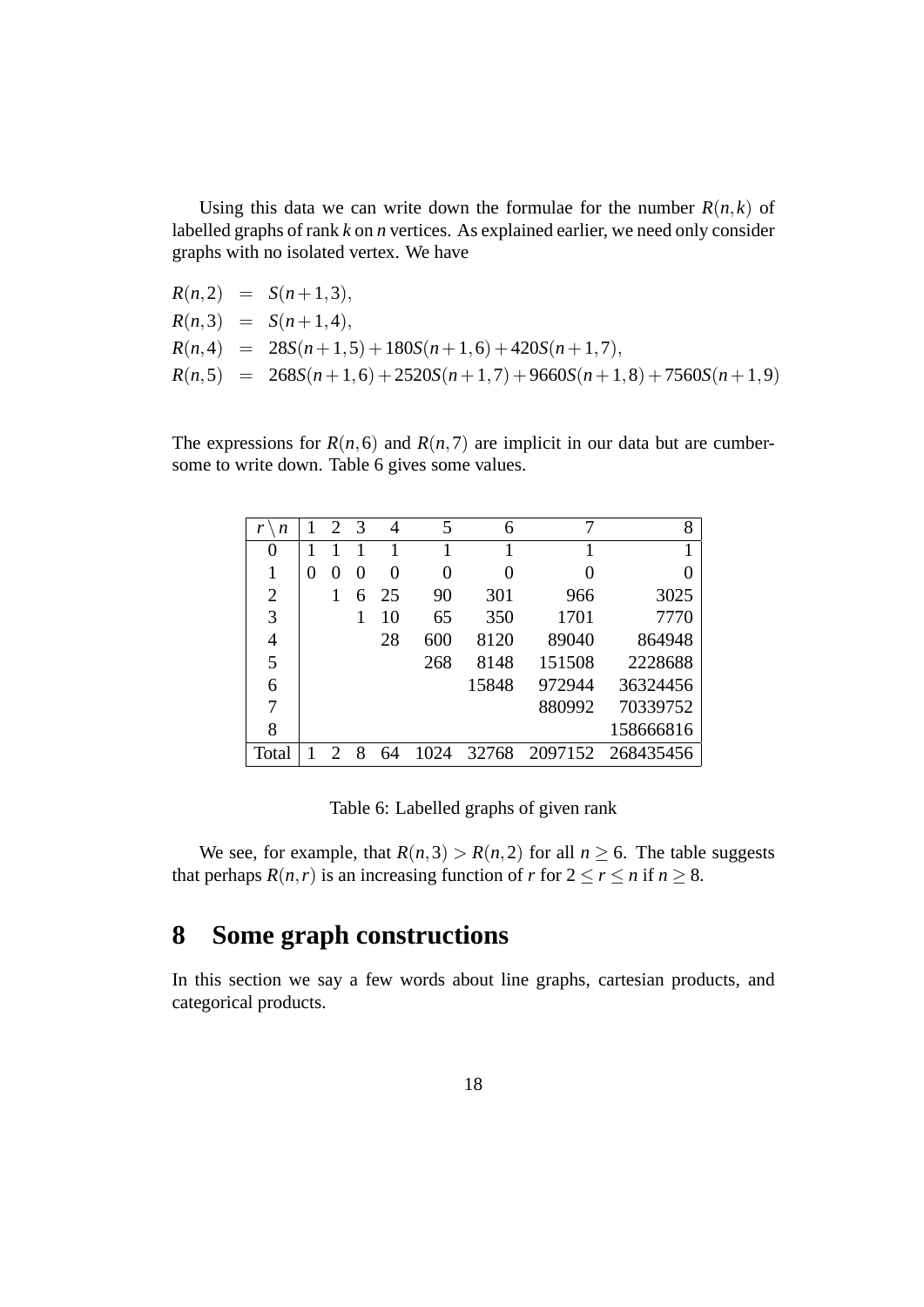#### **8.1 Line graphs**

**Proposition 13** If G is a connected graph with  $|V(G)| \neq 4$ , then  $L(G)$  is reduced. *Hence there are only finitely many line graphs with given rank r.*

**Proof** Suppose that two edges  $e_1$  and  $e_2$  of *G* have the same neighbours in  $L(G)$ . Then  $e_1$  and  $e_2$  are disjoint but every edge that meets  $e_1$  also meets  $e_2$  and *vice versa*. So  $e_1 \cup e_2$  is a union of connected components.  $\Box$ 

In fact, we can obtain a much better bound for the order of a line graph of rank *r* than the exponential bound in the general case. Suppose that the adjacency matrix *A* of  $L(G)$  has non-zero eigenvalues  $\lambda_1, \ldots, \lambda_r$  (in decreasing order). We know that  $\lambda_2, \ldots, \lambda_r \geq -2$ ; since the trace of *A* is zero, we have  $\lambda_1 \leq 2(r-1)$ . Now the number of edges of  $L(G)$  is half the trace of  $A^2$ , which is not more than  $2r(r-2)$ . So the number of vertices of a line graph is bounded by a quadratic function of its rank.

In addition, we have:

**Proposition 14** *If G is a connected graph with n vertices, then L*(*G*) *has rank at least n*−2*.*

**Proof** *G* contains a spanning tree *T*, and  $L(G)$  contains  $L(T)$  as an induced subgraph, so that the rank of  $L(G)$  is at least as great as that of  $L(T)$ ; and the nullity of  $L(T)$  is at most one [7].  $\Box$ 

This is best possible: if *n* is divisible by 4, then  $L(C_n) = C_n$  has rank  $n-2$ .

We note as a curiosity that all the reduced graphs of rank at most 5 are line graphs.

#### **8.2 Cartesian product**

The vertex set of the Cartesian product  $G_1 \square G_2$  is  $V(G_1) \times V(G_2)$ ; there is an edge from  $(v_1, v_2)$  to  $(w_1, w_2)$  if and only if either  $v_1 = w_1$  and  $v_2$  is joined to  $w_2$ , or  $v_2 = w_2$  and  $v_1$  is joined to  $w_1$ .

**Proposition 15** If  $G_2$  has no vertices of degree 0 or 1, and  $G_1$  has no isolated *vertices, then*  $G_1 \square \tilde{G_2}$  *is reduced.*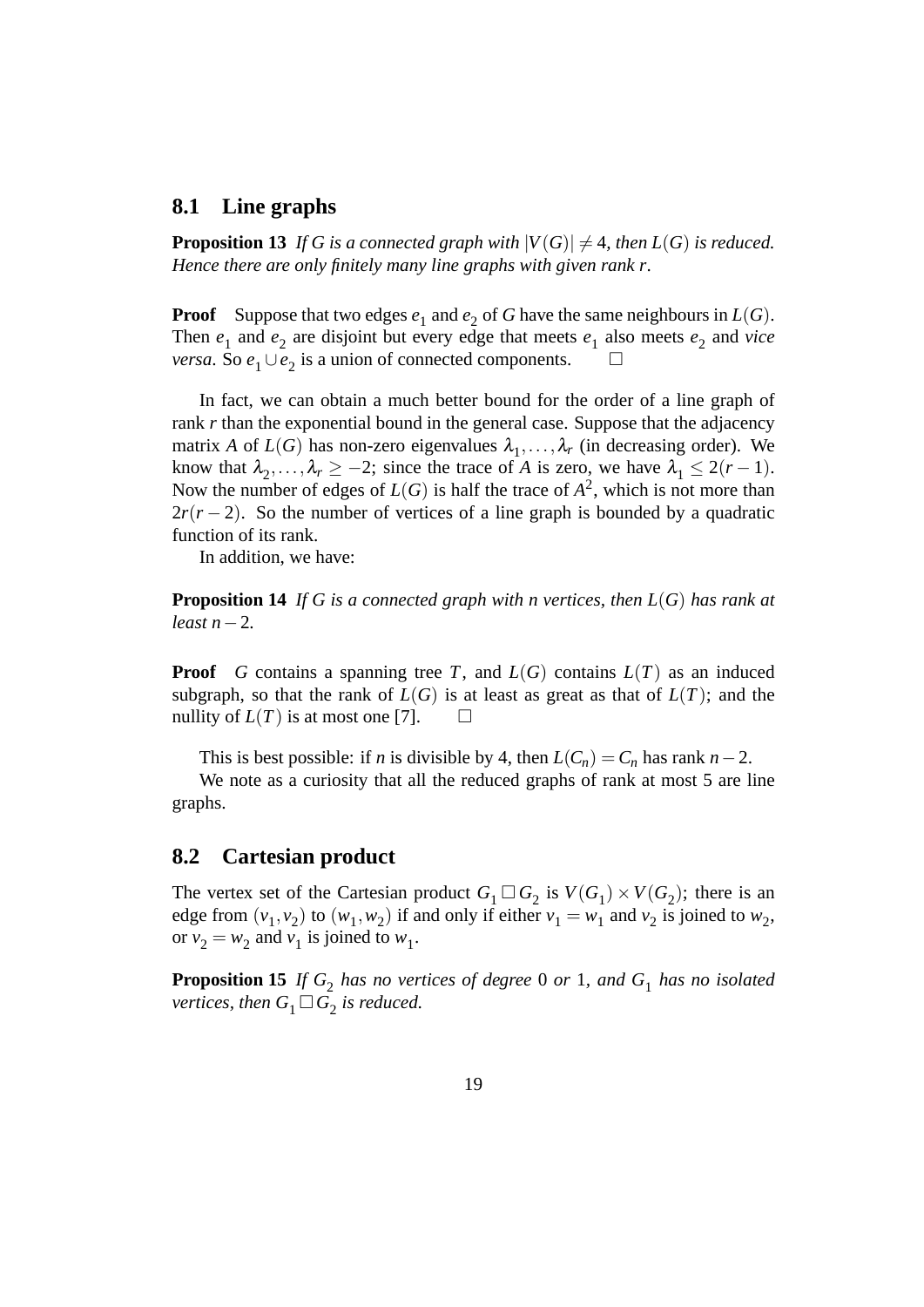**Proof** The vertex  $(v_1, v_2)$  has at least two neighbours  $(x_1, x_2)$  with  $x_1 = v_1$ , whereas the vertex  $(w_1, w_2)$  for  $w_1 \neq v_1$  has at most one such neighbour. So equivalent vertices have the same first coordinate. But  $(v_1, v_2)$  has a neighbour  $(x_1, x_2)$  with  $x_2 = v_2$ , while  $(v_1, w_2)$  has no such neighbour if  $w_2 \neq v_2$ .

Now we have

$$
A(G_1 \square G_2) = (A(G_1) \otimes I) + (I \otimes A(G_2)),
$$

so the eigenvalues of  $G_1 \square G_2$  are all sums of an eigenvalue of  $G_1$  and an eigenvalue of  $G_2$  (with appropriate multiplicities).

#### **8.3 Categorical product**

The vertex set of the categorical product  $G_1 \times G_2$  is  $V(G_1) \times V(G_2)$ ; there is an edge from  $(v_1, v_2)$  to  $(w_1, w_2)$  if and only if  $v_1$  is joined to  $w_1$  and  $v_2$  is joined to  $w_2$ .

**Proposition 16** If  $G_1$  and  $G_2$  are reduced and have no isolated vertices then  $G_1\times$ *G*2 *is reduced.*

**Proof** The neighbour set of  $(v_1, v_2)$  is the Cartesian product of the neighbour sets of  $v_1$  and  $v_2$ , and so determines these two sets as long as both are non-empty.  $\Box$ 

### **9 Number of edges**

The *Turán graph*  $T_{n,r}$  is the complete *r*-partite graph on *n* vertices with parts as nearly equal as possible, that is, all parts of size  $\frac{1}{n}}r$  or  $\frac{1}{n}}r$ . *Turán's Theorem* asserts that it has the largest number of edges of any graph on *n* vertices containing no  $(r + 1)$ -clique (see West [15], p. 208).

Now  ${}^{r}T_{n,r} = K_r$ , so  $T_{n,r}$  has rank *r*; moreover, a graph of rank *r* cannot contain an  $(r+1)$ -clique. So we have:

**Proposition 17** *The largest number of edges in a graph on n vertices of rank r is realised by the Turán graph.* 

For the minimum we have the following: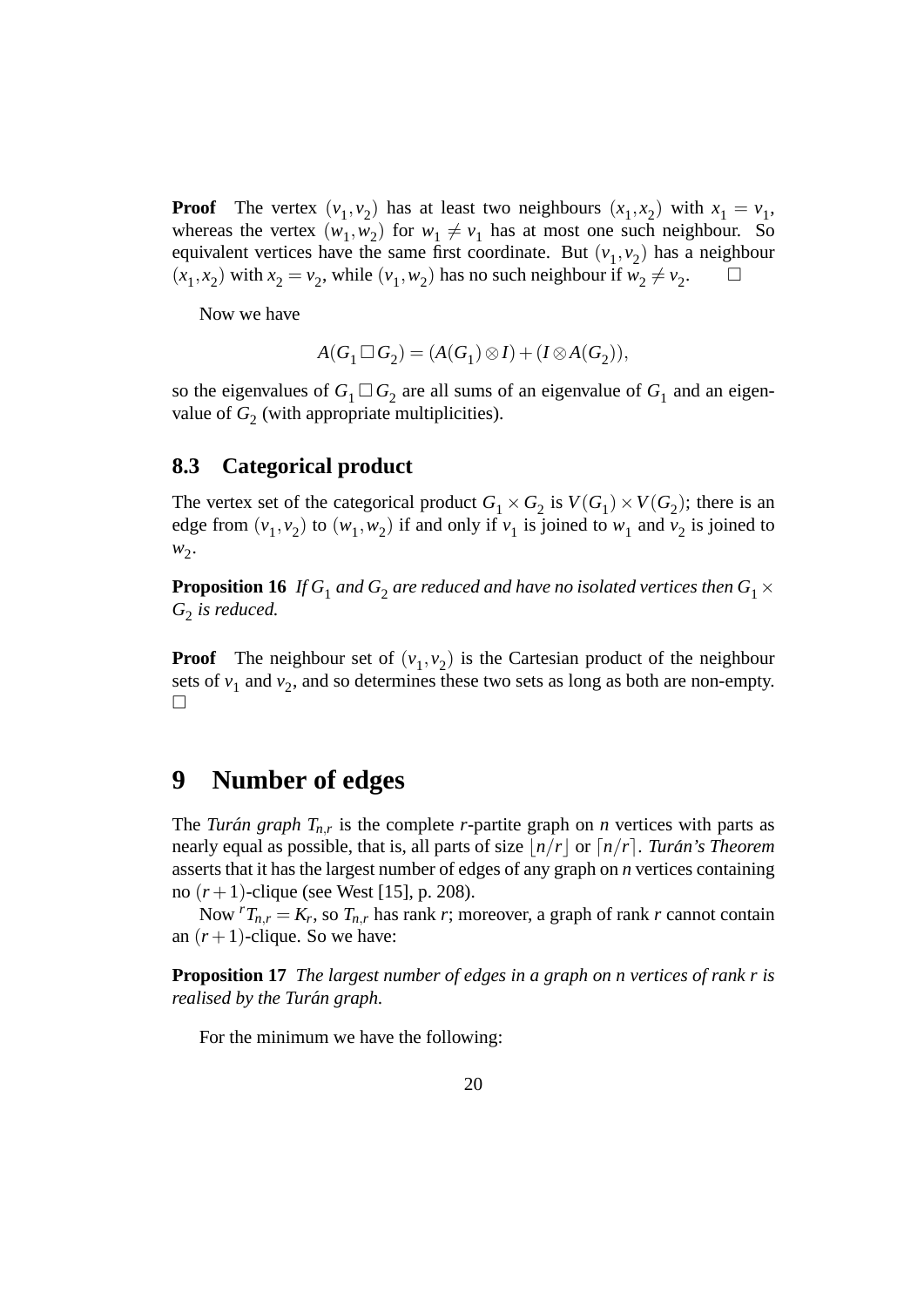**Proposition 18** *(a) The smallest number of edges of a graph of rank r* > 1 *on n vertices (with*  $n > r$ *) is* 

$$
\begin{cases}\nr/2 & \text{if } r \text{ is even,} \\
(r+3)/2 & \text{if } r \text{ is odd.}\n\end{cases}
$$

*(b) The smallest number of edges of a connected graph of rank r* > 1 *on n vertices* (*with*  $n \ge r$ *)* is 

$$
\begin{cases} n-1 & \text{if } n \text{ is even} \\ n & \text{if } n \text{ is odd.} \end{cases}
$$

#### **Proof**

- (a) The extremal graph consists of  $r/2$  disjoint edges if *r* is even, or  $(r-3)/2$ disjoint edges and a triangle if  $r$  is odd. We cannot do better since there must be at least *r* non-isolated vertices; and if we have only  $(r+1)/2$  edges in the case when *r* is odd, then some component would be a path of length 2, but this does not have full rank.
- (b) If *r* is even, a path of length  $r 1$  has rank *r*. (The rank of a tree is twice the size of the largest set of pairwise disjoint edges, see Theorem 8.1 on p. 233 of [4].) Now blow up an end vertex into a set of  $n - r + 1$  vertices. If r is odd, then no tree has rank *r* (since trees are bipartite and have even rank). But if we take a triangle with a "tail" of length  $r - 3$ , we obtain a graph of rank *r* on *n* vertices (this follows easily from Problem 2b on p. 11 of Biggs [3]), and again we can blow up the end vertex of this graph to obtain a graph with *n* vertices.  $\Box$

### **10 Open problems**

- Is it true that  $m(r)$  is equal to the function given earlier, and that the only reduced graphs of rank  $r$  on  $m(r)$  vertices are those produced by Constructions A and B?
- What is the largest order of a connected line graph of rank *r*? Earlier, we gave a quadratic upper bound for this. A linear lower bound 2(*r*−1) comes from the graph  $K_2 \square K_{r-1} = L(K_{2,r-1})$ .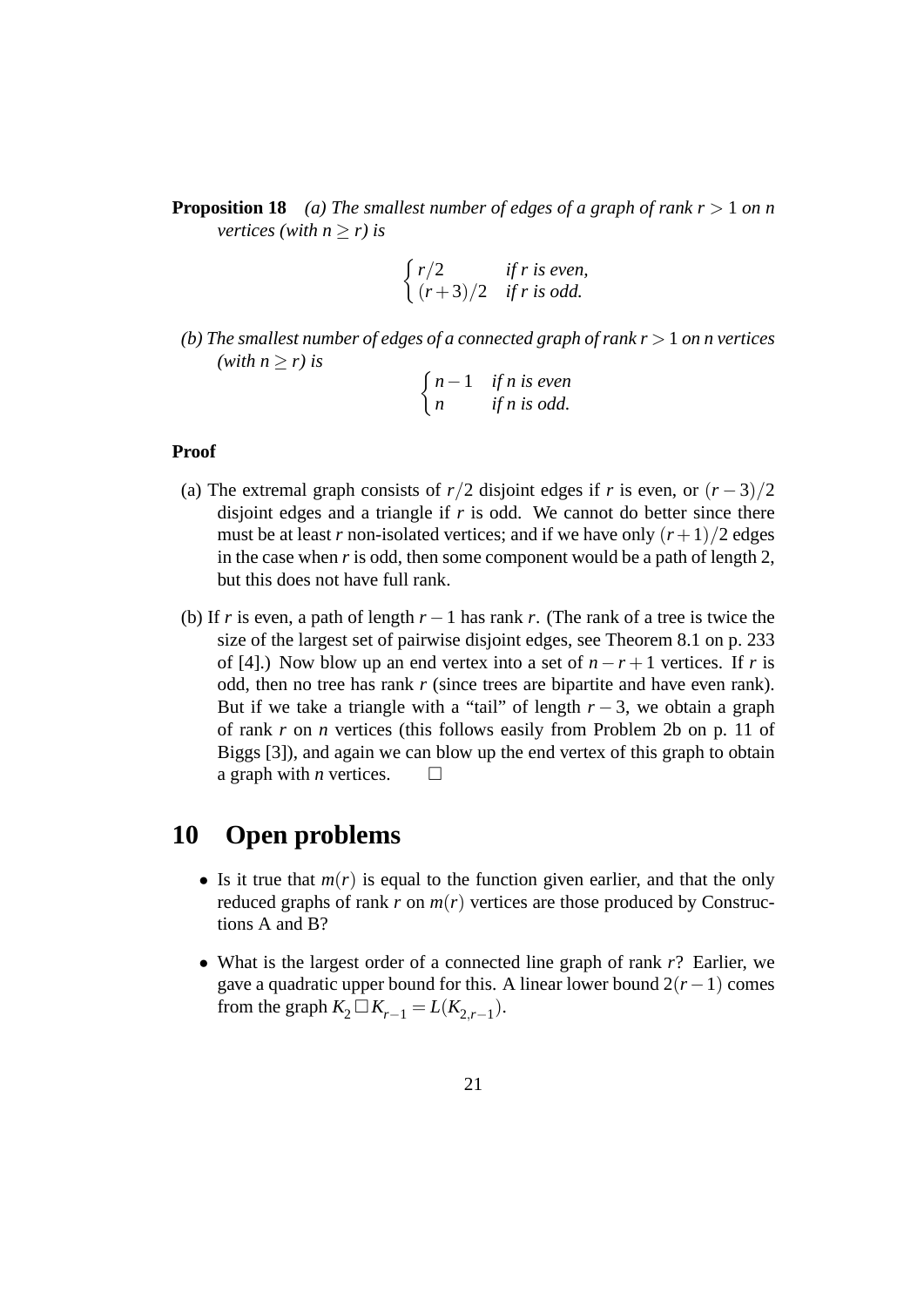- Is it true that the number  $R(n, r)$  of labelled graphs on *n* vertices with rank *r* is an increasing function of *r* for  $2 \le r \le n$ , for all  $n > 8$ ?
- We conjecture that  $m(r)$  is strictly monotonic. We know that  $m(r+2)$  $2m(r) + 1$ , and obviously this conjecture would follow from our main conjecture about the value of  $m(r)$ . However, a direct proof presents some difficulties. It would suffice to show that, if *G* is a reduced graph on  $m(r)$ vertices with rank *r*, then it is possible to add one vertex to *G* joined to a suitable set of existing vertices so that the rank increases by only one.

## **References**

- [1] N. Alon and P. D. Seymour, A counterexample to the rank-coloring conjecture, *J. Graph Theory* **13** (1989), 523–525.
- [2] J. H. Bevis, K. K. Blount, G. J. Davis, G. S. Domke and V. A. Miller, The rank of a graph after vertex addition. *Linear Algebra Appl.* **265** (1997), 55– 69.
- [3] N. L. Biggs, *Algebraic Graph Theory*, Cambridge Tracts in Mathematics **67**, Cambridge University Press 1974.
- [4] D. Cvetkovič, M. Doob and H. Sachs, *Spectra of Graphs, Theory and Applications*, 3rd edition, Johann Ambrosius Barth, Heidelberg, 1995.
- [5] The GAP Group, GAP Groups, Algorithms, and Programming, Version 4.3; Aachen, St Andrews, 2002, http://www-gap.dcs.st-and.ac.uk/~gap
- [6] C. Godsil and G. Royle, *Algebraic Graph Theory*, Springer-Verlag, 2001.
- [7] I. Gutman and I. Sciriha, On the nullity of line graphs of trees, *Discrete Math.* **232** (2001), 35–45.
- [8] A. Kotlov and L. Lovász, The rank and size of graphs, *J. Graph Theory* 23 (1996), 185–189.
- [9] B. D. McKay, nauty *user's guide* (version 1.5), Technical report TR-CS-90-02. Australian National University, Computer Science Department, 1990. nauty homepage: http://cs.anu.edu.au/people/bdm/nauty/